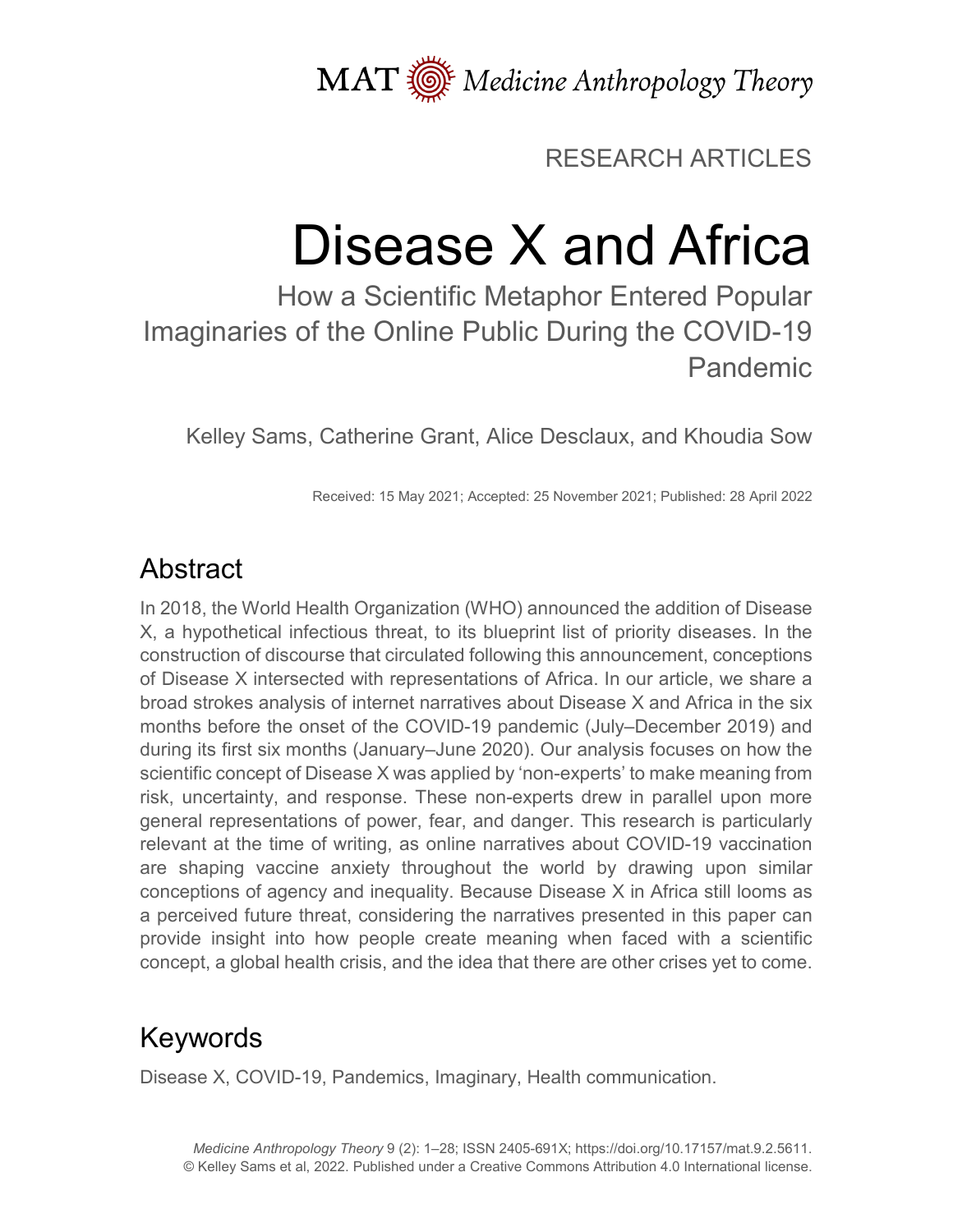## **Introduction**

In an article published in October 2021, Tedros Adhanom Ghebreyesus, Director-General of the World Health Organization (WHO), and his co-authors argue that 'COVID-19 will not be the last Disease X' (Van Kerkhove, Ryan, and Ghebreyesus 2021). When COVID-19 was declared a Public Health Emergency of International Concern (PHEIC) by the WHO in January 2020, its appearance was not unexpected. The idea that emerging threats were coming had already been established in international policy and vocabulary. In March 2018, the WHO had added the metaphorical 'Disease X' to the agency's list of priority infectious diseases that were determined to 'pose the greatest public health risk due to their epidemic potential' (WHO n.d.). Unlike the other eight diseases on the list, Disease X was not an existing pathogen; it was a placeholder for a potential threat that *might* cause an epidemic or even a pandemic.

We argue that conceptions of Disease X intersect with representations of Africa in discourse that is circulated online. We share a broad strokes analysis of internet narratives about Disease X and Africa in the six months before the onset of the COVID-19 pandemic (July–December 2019) and during its first six months (January–June 2020). Our analysis focuses on how the scientific concept of Disease X was applied by 'non-experts' to make meaning from risk, uncertainty, and response. These non-experts drew in parallel upon more general representations of power, fear, and danger. This research is particularly relevant at the time of writing, as online narratives about COVID-19 vaccination are shaping vaccine anxiety throughout the world through similar representations as well as by drawing upon conceptions of agency and inequality.

The strategy of 'anticipatory imagination' is integral to global health preparedness for experts and non-experts alike as we strive to build resilience to future epidemic threats based on previous experiences (Lakoff 2017). The world has already faced, for example, H1N1 in 2009, Middle East respiratory syndrome (MERS) in 2012, the West African Ebola outbreak in 2014–2016, and Zika in 2015–2017. Interpretations of these previous epidemics by the media and in popular culture cast these incidents as 'a cipher of the perpetually emergent pandemic that is just around the corner' (Caduff 2015, 21).

#### **Imaginaries of Africa**

Inspired by medical historian Christos Lynteris, we use the term 'imaginaries' here to reflect upon the 'way[s] in which pandemic-borne human extinction refashions our understanding of humanity and its place in the world' (2020, i). Preparations for an upcoming pandemic, including public health simulations, global health communication, and preparedness exercises, produce imaginaries that are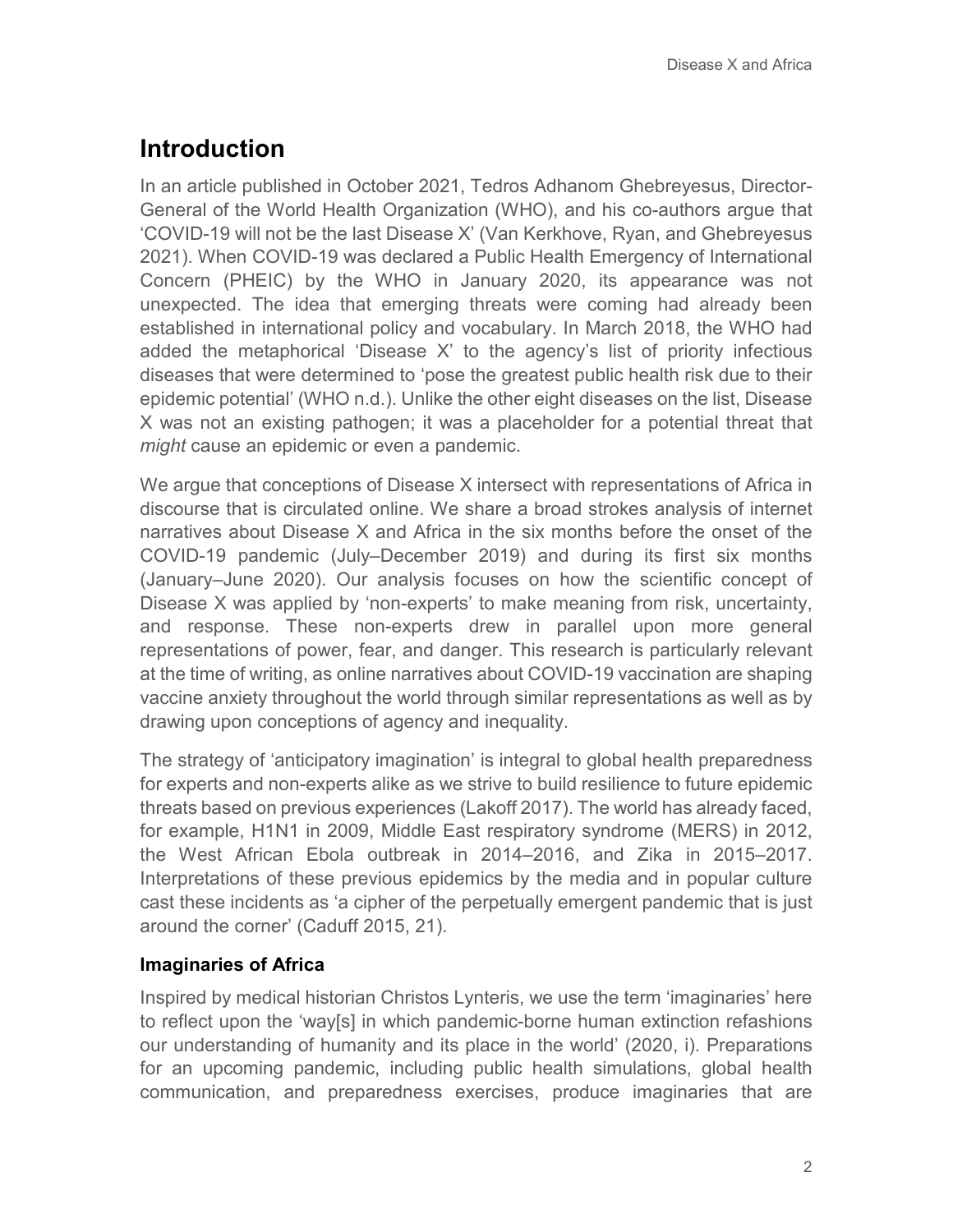embedded in other frameworks of understanding which they can amplify and transform (Keck and Lachenal 2019; Lynteris 2016). Before and during an epidemic, multiple imaginaries are circulated, amplified, and challenged in different ways and by different social actors.

The 'out of Africa' imaginary of infectious disease threats and the pathologisation of poverty shape representations of the origins of disease and disease risk on the continent. Imaginaries of Africa feed the global imagination, shaping visions from within and outside. When it comes to representations of infectious disease by those living on the continent, indigenous cultural models of illness are often mediated and reinterpreted through an external, so-called expert, non-African lens that is provided by actors in global health; however, these processes are underexplored (Mudimbe 1988). What imaginaries come to the fore in depictions of Disease X, and how do imaginaries of Disease X and Africa shape one another?

Imaginaries surrounding assumptions of African unpreparedness for an emerging pandemic are shaped by the tools used by global health actors. Such tools rarely produce a nuanced or complete picture of readiness and resilience. For example, the Global Health Security Index report of October 2019 showed most African countries as being the least prepared in the world for a future pandemic. It has been pointed out, however, that this index was predictive 'almost exactly in the opposite direction' in terms of preparedness for COVID-19 (Aitken et al. 2020). With a profound irony, the United States, the country that at the time of writing has had the most deaths globally from COVID-19, was determined by this report to be the most prepared to face a public health emergency (Cameron, Nuzzo, and Bell 2019).

Global health preparedness and response on the African continent have been critiqued for centring on strategies to convince local populations of the priority problems, and for their conviction that transnational global health tools and external experts hold the solutions to these problems. Such solutions may or may not overlap with the perceived needs and strategies of those who live in these areas (Escobar 2011; Mbembe 2001). These types of development narratives remain salient in global health work, although they have been challenged by many scholars, particularly those situated within postcolonial studies (see for instance Mbembe 2001; Escobar 2011) or critiques of cultural imperialism (Mudimbe 1988). However, even during the current COVID-19 pandemic, considerations of a future pandemic that behaves more like the one predicted (ravaging 'poor' and 'unprepared' places), continue to inform narratives and ideas around 'coloniality' (the ongoing process of colonialism) in the Global South (Gamlin et al. 2021).

The construction of an imaginary of a continent as being deficient and underprepared also feeds into an imaginary of other places (usually those in the Global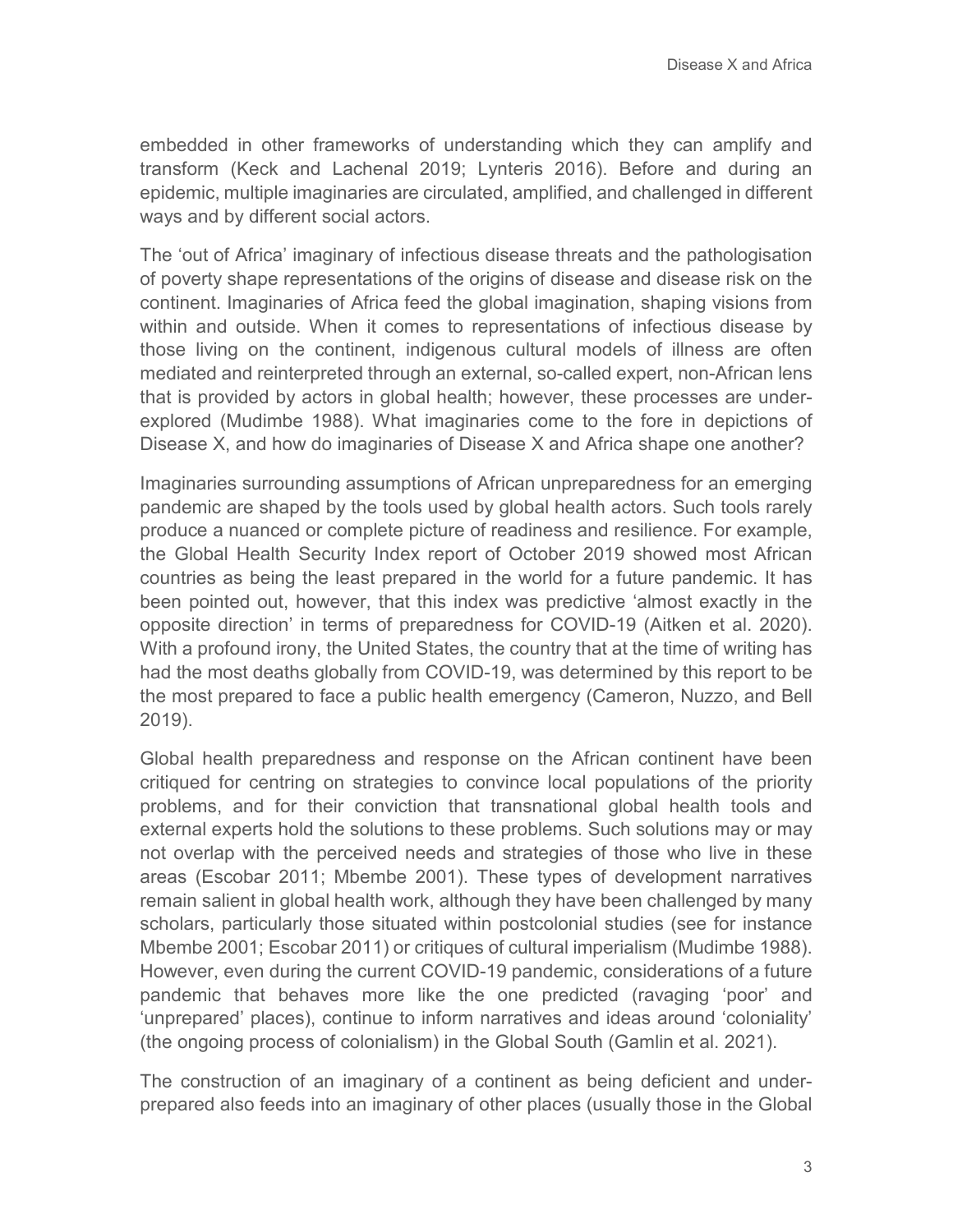North) as being powerful and having agency. Although the African continent had far fewer deaths per capita in 2020 due to COVID-19 than other places in the world, this resilience does not seem to have become as visible in the global imaginary as its continued perceived lack of 'preparedness' (MacGregor et al. 2022; Johns Hopkins Coronavirus Resource Center 2021).

#### **Creating risk and meaning through the management of uncertainty**

During times of uncertainty, meaning is created from information and evidence through calling upon shared representations and imaginaries. In Paul Farmer's early work on the emergence of social narratives around HIV in Haiti, for example, he describes how these imaginaries eventually became integrated into everyday discourse about misfortune related to imperialism, poverty, and jealousy. Biomedical narratives disseminated via radio, posters, or as slogans on t-shirts may have shaped 'the contours of a cultural model of AIDS' in Haiti, but these were much less important in interpreting this new illness than were pre-existing meaning structures and relationships (Farmer 1990, 22).

Disease X, like COVID-19 that quickly followed, is a symbol of the uncertainty that our world is facing (Leach et al. 2021). The management of uncertainty in scientific knowledge has led to diifferent ways of assessing and predicting risk which has had real-world policy effects (Stirling and Scoones 2009; Waldman, Gadzekpo, and MacGregor 2015). In his seminal work on risk perception, Peter Sandman differentiates between 'hazard' (what actually causes harm according to empirical data) and 'outrage' (what people fear may harm them). He posits that scientific experts usually calculate risk solely through assessing hazard factors; ordinary people do so through outrage factors, coupled with how familiar they are with these (Sandman 1987).

Imagining risk within uncertain contexts can challenge the policies, understandings, and meanings of scientific certainty. The growing role of scenariobuilding, the dominance of a 'worst case' logic, as well as 'unpredictability, instability [and] uncertainty', are 'at the heart of a new way of thinking fed by constant exchanges between reality and fiction' (Zylberman 2013, 215 [our translation]). 'Pandemic prophecy' and 'scientifically inspired visions of the future' have become key to infectious disease research and how meaning is created from public health information about future risks (Caduff 2014, 296).

Social media and the internet provide a space for the interpretation of information. Global health agencies, national and international press, and 'non-expert', everyday citizens all use social media as a way of disseminating information. However, the channels of social media and the internet are also used as ways of gathering information, challenging dominant narratives, and creating new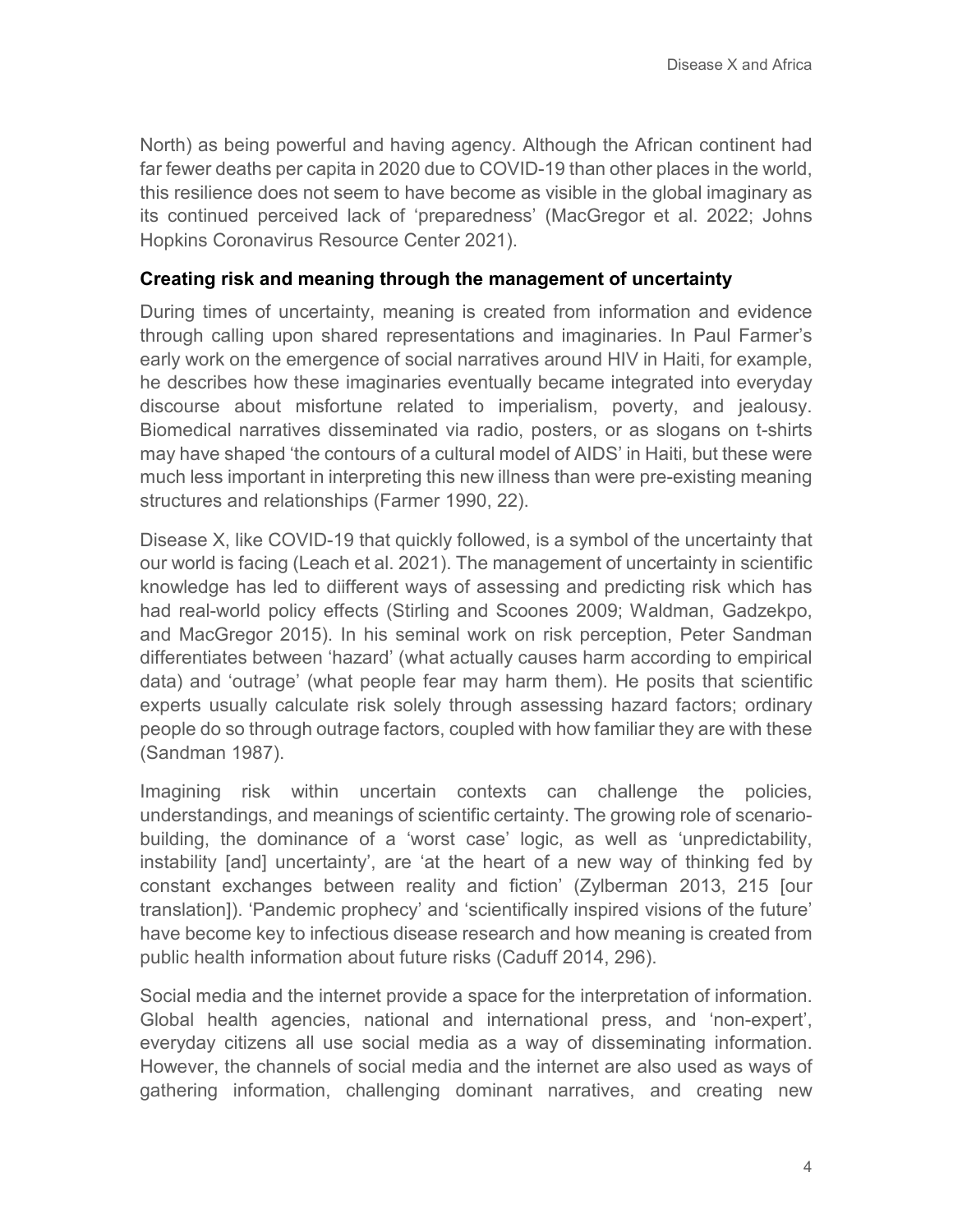discourse. The world has entered a new period of 'medical populism', made possible through rapid access to large amounts of specialised scientific information by non-experts (Lasco and Curato 2019). Recent vaccine hesitancy, for example, has been fed by internet users who create meaning within a context of uncertainty. Tensions between 'scientific assessments of risk and public perceptions of risk' are amplified in the online setting (Larson 2020, 45). Considering the real-world implications of online narratives during a time of 'medical populism' highlights how these narratives are informed by broader imaginaries and in turn feed into people's perceptions and 'explanatory models' that shape a variety of health behaviours, including those related to vaccines (Lasco and Larson 2019).

In her work on vaccine hesitancy, Larson borrows the World Economic Forum's term 'digital wildfires' to describe the conversational havoc that can occur in our hyper-connected world. This fuels 'undue panic in public health, driving behaviours that can accelerate rather than mitigate the spread of infectious diseases' (Larson 2020, 69). She posits that at the heart of vaccine hesitancy is a lack of full trust in biomedicine, and the privileging of 'anecdote-as-evidence' over scientific studies (Ibid., 1). Social reactions to unfamiliar infectious diseases can certainly be seen through a lens shaped by a collective imagination that is fed by popular fiction (novels and movies) as well as by scientific fiction in the shape of scenarios and models (Keck 2015).

### **Examining online narratives**

The study which forms the basis of this article was conducted online and was intended to provide an overview of discourse around Disease X and Africa. The characteristics of the study population—those who shared or wrote posts published on Twitter, blogs, forums, and online news sites—were often difficult to identify. While all individuals involved in the creation and circulation of this online discourse were able to write in English and had internet access, most results were not geo-localised, and this prevented us from identifying who had crafted these posts and from where the posts had been shared.

While admittedly the lack of detail about the creators of internet narratives and the narrow inclusion of a specific type of internet user are limitations of this study, we, the authors of this article, feel that the results nonetheless provide an important glimpse into how the concept of Disease X was mobilised. It is our hope that this will help to build awareness of this type of online discourse as well as act as a point of departure for future, more detailed research about how global health concepts are applied in online spaces.

Using an English language Boolean query keyword search, we collected the data that we analysed for this study through conducting internet searches and via the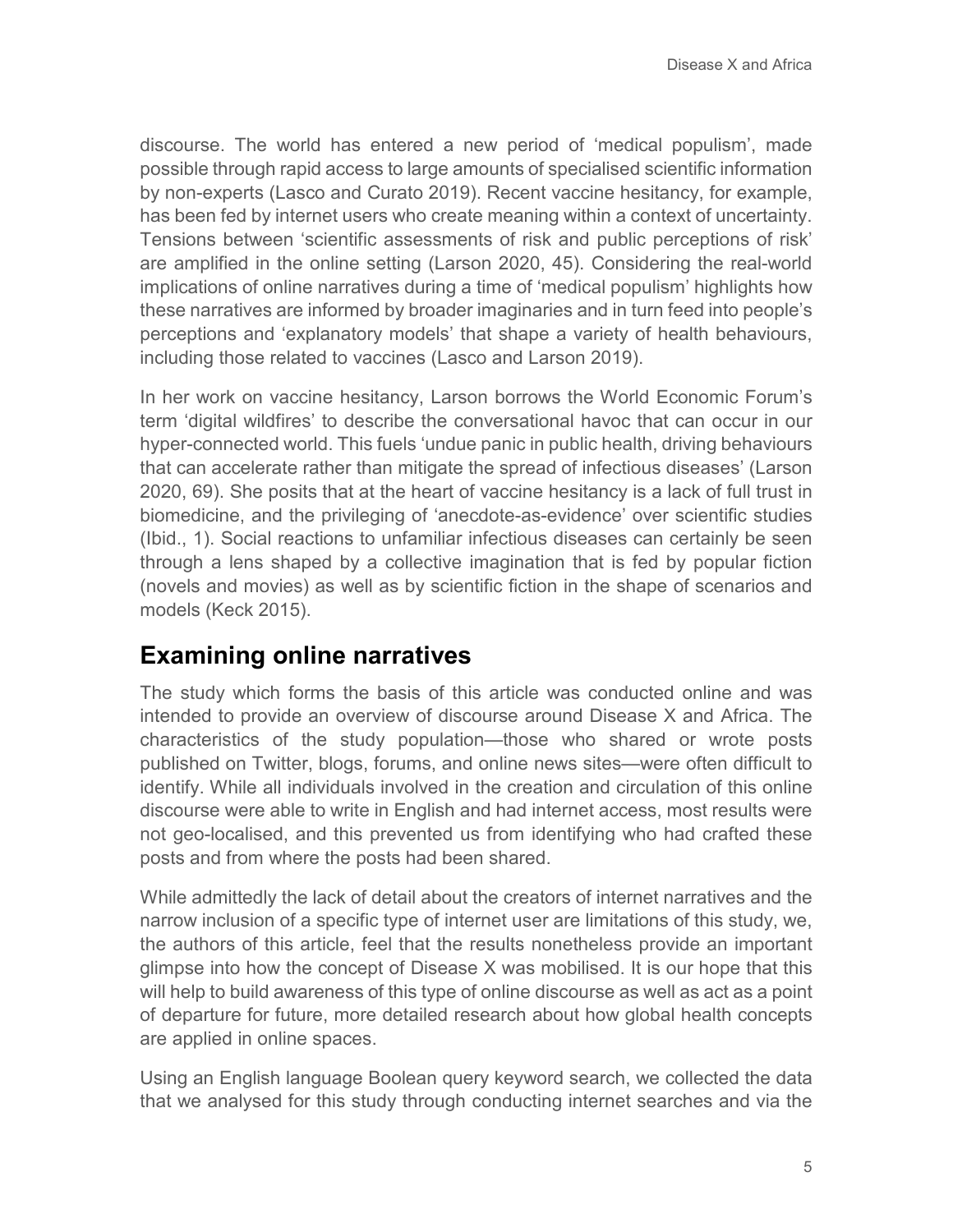media monitoring software 'Meltwater'. This online data collection tool is used for social media listening, market research, and examining public opinion. Meltwater is one of several online media monitoring tools that make up the quickly transforming dashboard landscape of 'netnography' (Kozinets, Scaraboto, and Parmentier 2018). The software has also been used by medical anthropologists to explore the perceptions and experiences of healthcare workers in relation to care delivery during the COVID-19 pandemic (Vindrola-Padros et al. 2020). This method has been particularly useful as a way of 'doing anthropology in inaccessible fields' (Hagberg and Körling 2014).

Following the 2018 announcement by the WHO, African celebrities, scholars, political leaders and companies rapidly joined the global conversation about Disease X and Africa. While the reach of social media across the continent is densely concentrated in urban areas and varies across and within countries, Twitter is among the most visited websites in many African countries and gives us a snapshot of conversations within and about Africa from African and worldwide social media users (Essoungou 2010). For people in the diaspora, or for those with only a theoretical interest, the internet also provides connections and information, while simultaneously offering a space for discussion, contestation, and construction. Individuals from the diaspora are often perceived as having an expertise that gives them an influential role when taking part in debates carried out via the social networks of their countries of origin.

Our study was designed broadly to capture these discussions and debates. We sought to explore online narratives without specifically focusing on any specific geographic area, hashtag, or website. Data were collected through focused internet searches for posts, articles, blogs, and videos containing both the terms 'Disease X' and 'Africa', published during two time periods: July–December 2019 and January–June 2020. Other than date of publication and the requirement to include both keywords, inclusion criteria required results to be written in English. We excluded results that were from academic journals, from private restricted accounts, that had broken links, were duplicates, or were no longer available online. While we included news articles in both searches, we excluded official global health websites such as those linked to the WHO.

We did not have a target number of results and approached this collection of data in a way that drew upon our expertise conducting ethnographic research as well as systematic and scoping literature reviews, trying to capture all relevant evidence (Munn et al. 2018). The first search (of material published between July and December 2019) was intended to provide a snapshot of how the WHO's concept was circulating online. SARS-CoV-2, the virus that causes COVID-19, was discovered as we were preparing these data for analysis. As, along with the rest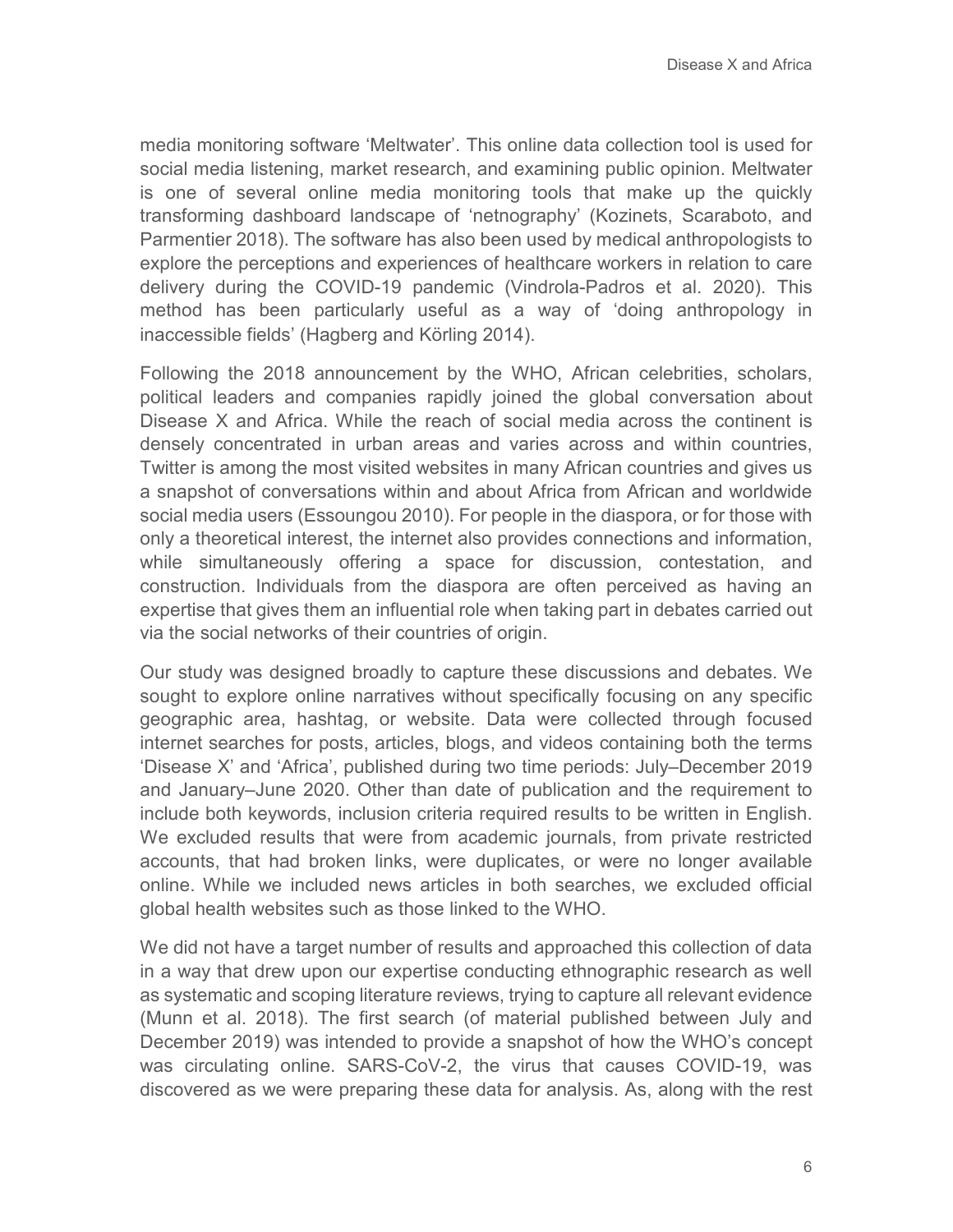of the world, we scrambled to navigate the emerging pandemic, we decided that it was important to conduct another online search six months after the first one in order to compare the data from these two time periods.

We chose to conduct this research in English as it is the working language of the two members of the research team who conducted data collection and led the analysis, as well as being an important language in the African internet space (Probyn 2016). This decision to include only those results published in English shaped the type of posts that we analysed. We also recognise that the fact of their being written in English is likely to have implications for from where and by whom they are likely to have been written. We do not claim that the narratives that we chose for analysis were representative of those circulating among any specific population, but rather that they provide a glimpse into online discourse about the continent.

For the searches for the first time period, we used three different search engines (Google, Dogpile, and Bing) in order to identify content that contained the keywords. The first ten pages of results from each of these search engines in December 2019 identified 78 unique results, which were downloaded and saved as PDFs. A second search was conducted using Meltwater for 'Disease X' and 'Africa' on 16 June 2020 (again, covering the first of the two identified time periods) and returned 295 news site and blog results and 51 social media results. After the duplicates, inactive links, or results missing keywords were removed from this group, 66 results were saved. The combined 'pre-COVID-19' dataset of 144 results was uploaded to NVivo for thematic analysis.

We conducted a second Meltwater search on 1 July 2020 which produced 544 unique results (193 social media/YouTube, 144 news sites/blogs, 207 Twitter). Because we had found from the first search that the results produced by search engines and those identified by Meltwater were similar, we chose to conduct the second search only using Meltwater. After removing duplicates, results that were missing keywords, and non-English results, we downloaded 165 full text articles for thematic analysis. In the instance that a Tweet or other post was shared several times, we downloaded the first post only, in addition to any other post that appeared to have relevant comments.

A total of 309 posts and publications were included in the analysis, comprising 144 from the 'pre-COVID-19' period and 165 from the 'during COVID-19' period. While some of these results were geo-localised by country, most were not. We did not distinguish between sources within and outside Africa because of this lack of information. Although it would be interesting to explore the localisation of authors in future research, for this study we chose to concentrate on the broad narrative themes that emerged from the search results rather than the identifiers of their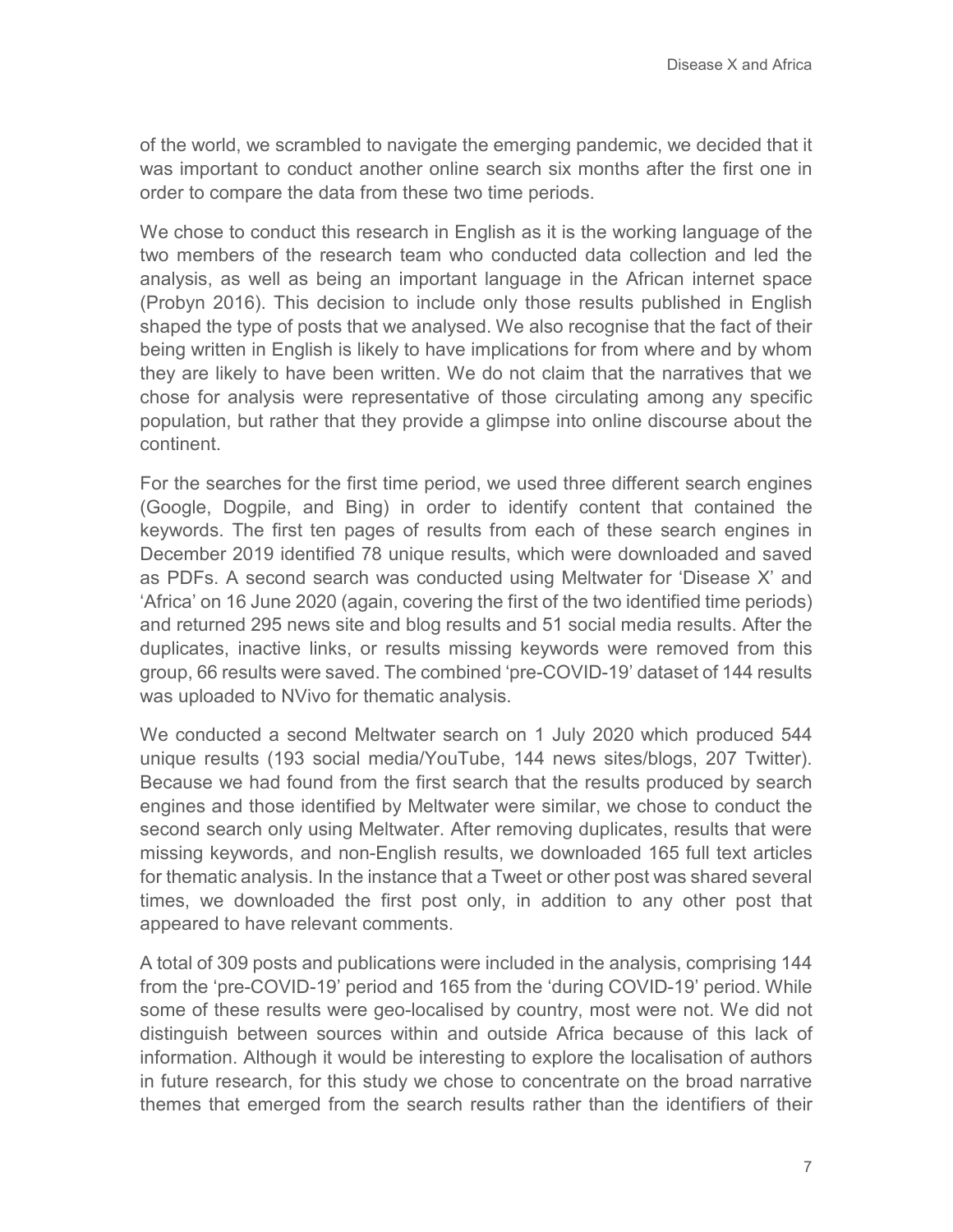authors. Many articles and Tweets seemed to have been shared widely. We also did not attempt to identify the original sources of these results.

We uploaded the full text results of our two searches to Nvivo as 309 individual PDFs. Two of the authors, Sams and Grant, read the texts and conducted inductive thematic coding. When the results included comments or images these were also coded. The first stage of coding identified key narratives derived from results taken from both time periods. These narratives were then grouped and refined. A second stage of coding was done using these refined codes. The codes were then compared between the two data sets.



*Figure 1*. Data collection process. Image by the authors.

Sams then created concept maps for the narratives identified in this analysis, and these concept maps were discussed with and confirmed by Grant. Key citations for all narratives were identified, and selected citations are presented in this article as evidence of these themes and sub-themes of the combined data sets. Subthemes were defined as those that characterised the overarching themes and could be grouped within these 'umbrella' themes. For example, in posts that contained themes of 'illness experiences', these were divided into sub-groups according to the specific illnesses that were being compared or used to reflect upon Disease X.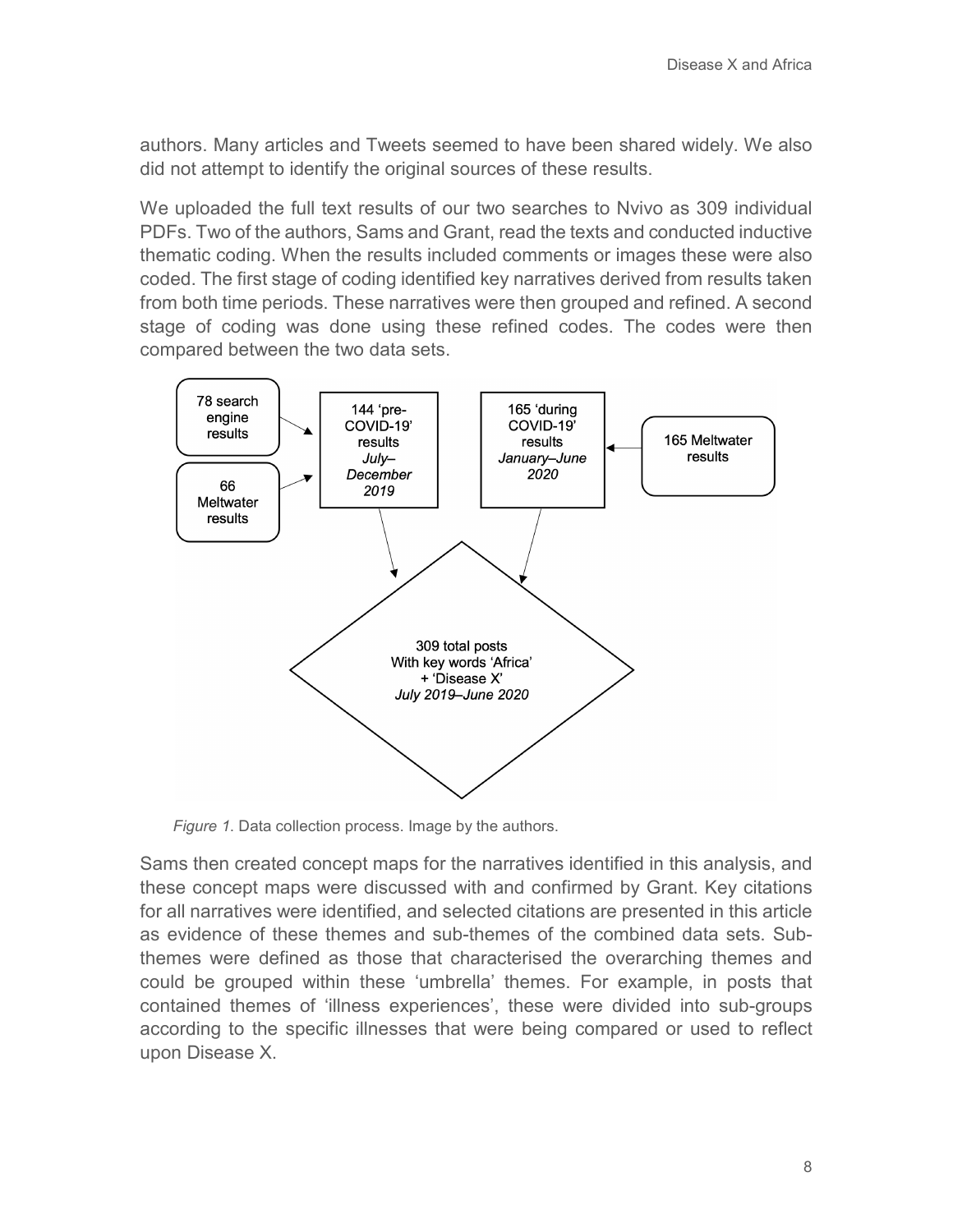Transferring ethical guidelines for gathering data offline to the online space can be useful in order to consider the ethics of working in this virtual research site (Markham and Baym 2008). We chose to approach this online study as if we were conducting research in another public space, such as observing behaviours on the street. Because our data were gathered from public accounts without identifying any individuals, we did not seek to obtain informed consent. Although we considered our approach to data collection as being an unobtrusive method, we were guided by a consideration of the potential effects that could be created. We therefore sought to minimise any negative effect by removing all personal identifiers. We have used pseudonyms for the usernames of individuals whose posts are shared in this article—but have identified the online news sources that appeared in our searches. This reflects ethical decisions made by other online researchers, including those investigating more sensitive or personal topics revealed in the public internet space (Bogen et al. 2018; Hine 2015; Williams, Burnap, and Sloan 2017).

### **Stable narrative themes during the emergence of COVID-19**

We identified seven overarching themes through inductive narrative analysis of both datasets: cause(s) of Disease X; Disease X and African destruction; illness experiences; prediction; preparedness; response; and pandemic imaginary. The datasets from the two time periods were thematically coded together, and when the overarching themes were compared between the two datasets no differences were found. While these overall themes were the same across both of the search time periods, there were key differences within the sub-themes that are explained below. We describe each of these themes and share some examples as evidence in the text that follows. For example, although much of the online discourse in 2019 centred on bats and the military as causes of Disease X, these topics became less prominent in their perceived relationship with Disease X during the second search period, when the COVID-19 pandemic had begun. Although our searches only captured results that specifically mentioned 'Disease X', we speculate that in the later search these perceived causes may have moved toward being connected with the emerging SARS-CoV-2 virus and away from Disease X.

Another important difference between the sub-themes of narratives from the two time periods is the mobilisation of experience with existing diseases. Although these types of narratives usually centred around Ebola in the search results from the first time period, COVID-19 became the key example of Disease X in the search conducted in July 2020. Representations of global connections emerged in narratives about COVID-19 as Disease X and coming from outside Africa, highlighting concerns about geopolitical interests. Themes emerged about the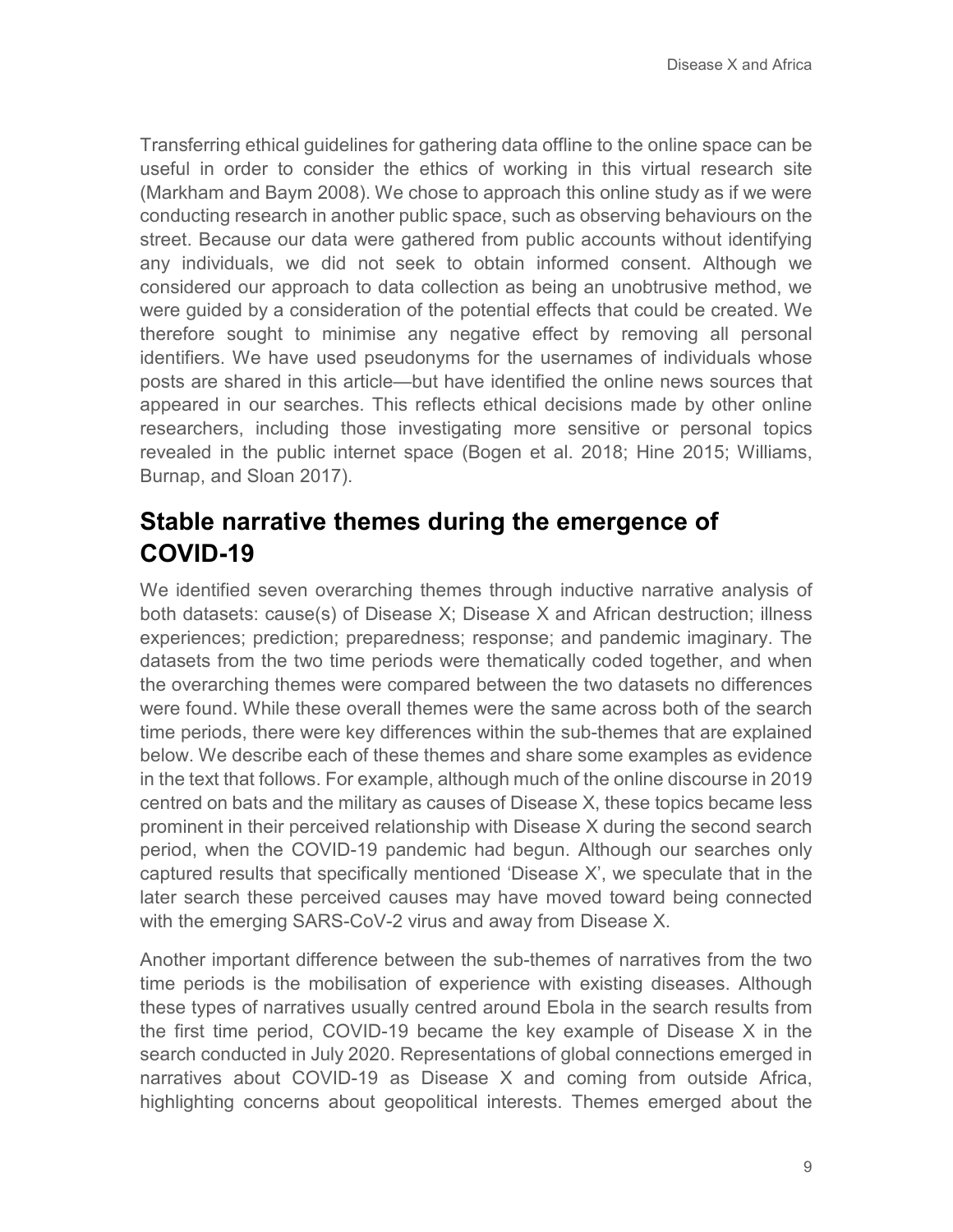potential cause of Disease X and these centred on Chinese drilling, the Chinese natural gas industry, circulation of people, and globalisation. China and Africa were often grouped together in narratives that appeared in 2020.



*Figure 1.* Narrative themes and sub-themes. Image by Nitin Jayaswal.

#### **Cause(s) of Disease X**

Narratives about the cause of a potential Disease X included a range of topics, which included zoonotic disease originating in bats, military intervention, chemicals, and Chinese drilling for/exploitation of natural gas. In the six months prior to the onset of the COVID-19 pandemic, there was more emphasis on the potential role of the military and the human role in zoonotic spillover, linked to evidence from other epidemics such as Ebola in West Africa. Bats were often identified as the probable cause of Disease X, as seen in a BBC article that, after describing Ebola epidemics in Africa, stated 'the next pandemic will probably emerge from bats' (Gorvett 2018). Other early narratives about the potential cause of Disease X included military intervention and, as found in several blog posts from individuals working in global health or in online news articles, the overuse of antibiotics related to 'people's growing dependence on antibiotics to cure illnesses in Africa', as one blogger originating from South Africa wrote in 2019.

Bushmeat and intensive farming remained central among the identified possible causes of Disease X, both before and during the COVID-19 pandemic.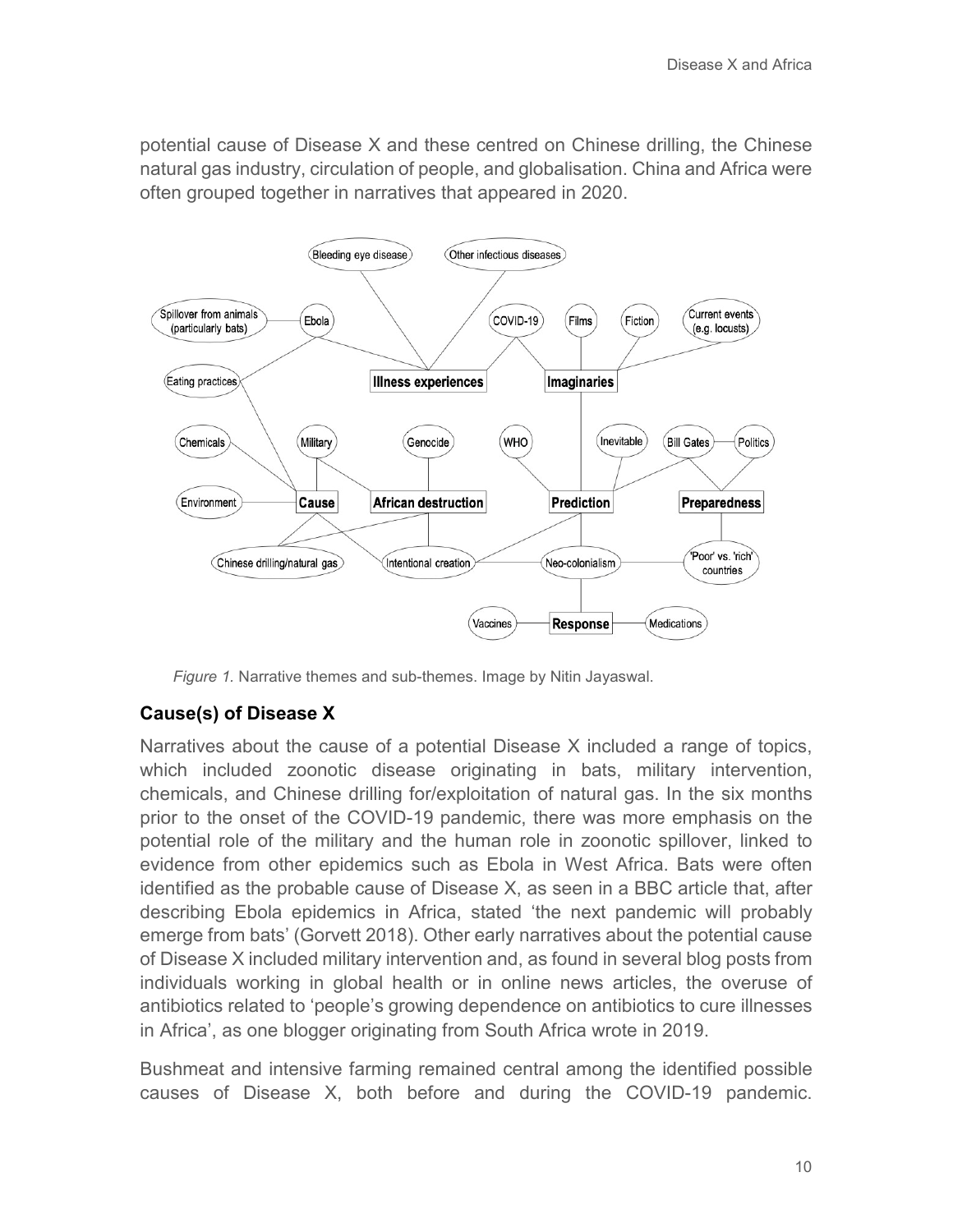Marketplace and eating practices in Africa and China were often pointed out as leading to the emergence of this metaphorical disease. One example is a 2019 online news article described a future Disease X caused by 'markets selling a variety of live animals and bushmeat, especially in tropical Africa and Asia'.

As SARS-CoV-2 was first being identified in China, narratives simultaneously shifted to include reflection on Chinese drilling in Africa and chemicals as potential causes of a Disease X on the continent, often using the example of an alleged 'bleeding eye disease'. Some speculated that this was the next Disease X in Ethiopia, although this was denied by official bodies (Ali and Gardner 2020). 'Interestingly, the origin of "Disease X" happens to be near a Chinese "natural gas" plant. Take from that what you will', JohnSkep (located in Ethiopia) posted on Twitter in 2020 about the outbreak, accompanying it with an image of a bleeding eye. Another post on Twitter in the same year, from an unidentified location, made reference to this same outbreak, describing 'A malady killing people in Africa – not far from where some Chinese ppl [people] are drilling for water!'

By the beginning of 2020, after COVID-19 had been identified as a health issue of international concern, some narratives centred on COVID-19 as Disease X; others questioned the inaction that had led to this outbreak—and could therefore cause a future Disease X. 'Isn't it scary that we knew Disease X would come from China and it would be a respiratory disease and wet markets were still allowed to proceed?', asked a blogger originating from Nigeria. Many narratives interwove the African continent and the country of China and questioned the role that the circulation of people and goods was playing in the development of the disease. For example, Real46 tweeted: 'Globalism is the direct cause of the Coronavirus pandemic. CDC [Centers for Disease Control and Prevention] has known for 20 years that Disease X would come from China/Africa'.

#### **Disease X and African destruction**

Discussion boards and forums about Disease X often used the WHO's communication about the disease concept as evidence that it was being created by the same scientific bodies discussing its prevention. The following conversation on an online Africa-focused forum, with contributors drawn from around the world, shows how the metaphor of Disease X as created by the public health community was used as evidence that this same community was involved in preparing an intentional biological attack:

Colo7: 'Disease X' is actually a term they're using to describe the potential threat of a yet-unknown pathogen. It doesn't even exist yet.

JanetB: Cuz they havnt created it yet.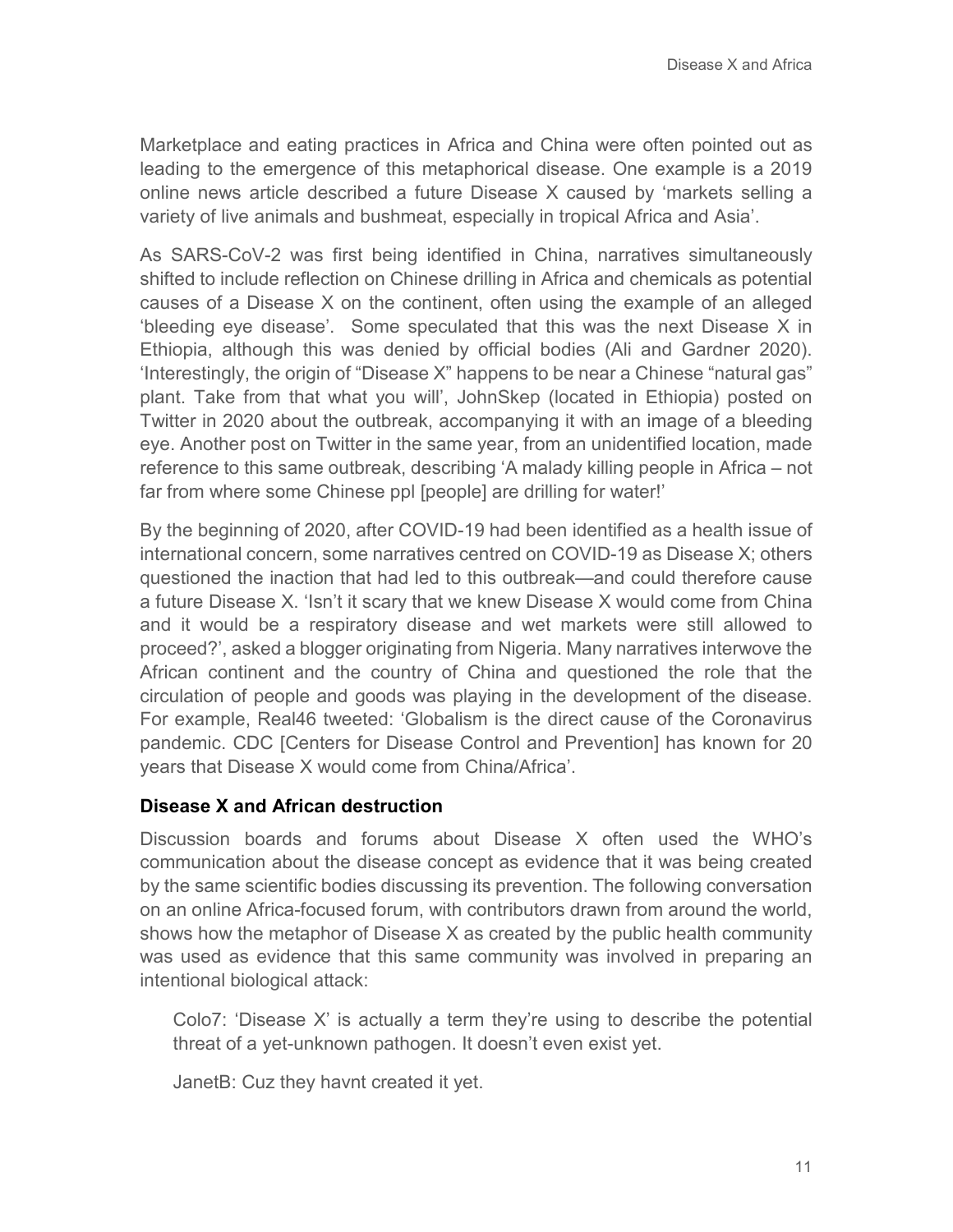CombineHart: I've come to the conclusion that they know all this information because they have the disease in a lab somewhere and when they decide to kill us all, they want to say they told us so.

Online media sources also fuelled concerns about potential nefarious intentions behind the global health community's announcement of a potential Disease X. Some YouTube videos described Disease X as being specifically developed by White scientists to kill Black people, both on the African continent and elsewhere. Comments posted in response to these videos before the COVID-19 pandemic highlight questions about the intentions behind these future predicted disease outbreaks. An example of this can be seen in the comments of one YouTube video about Disease X:

Walter1234: Mass genocide … The question is, for who though?

SpringChick: Being that Sub Saharan Africa's population is going to more than double in 20 years to 2.5 billion and then double again in another 20 [years] to 5 billion we have a pretty good idea of who they are going to target.

Other narratives included speculation about the geographic origin of the future disease. 'Nobody knows where Disease X, the name given to an unknown pathogen expected to cause a pandemic that will kill ~80m, will come from, but experts believe it will occur in either China or Africa. My bet's on Africa', ChadWest wrote on Twitter in 2019 from Nigeria. Another post, referring to the image of a map marking in red those areas predicted to be affected, held up this image as evidence of the disease being an intentional way of harming a specific population: 'Disease X …? Another biological weapon to be tested on Africans in Africa … no wonder the most prone areas in red is in Africa', AntiCliX posted on Twitter in 2020. Conspiracy theories around Disease X continued during the beginning of the COVID-19 pandemic as these theories transformed so as to centre on COVID-19 as representing Disease X. These were illustrated by questions ranging from those about global geopolitical interests and the potential 'creation' of the disease, to the purpose of vaccines and medications, to doubts around its very existence.

#### **Illness experiences**

Those narratives that engaged with experiences of other illnesses in order to fuel reflection broadly shifted from (in 2019) a focus on Disease X as being worse than Ebola to (in 2020) COVID-19 as being Disease X. These existing diseases were also used as examples of what Disease X could be, or to suggest that Disease X was going to be even more devastating than any previous epidemics. Some posts on social media used Ebola as a template of epidemic horror to insist upon the potential destruction that could be caused by a future Disease X. 'Ebola has a fearsome reputation, though it is a known hazard and relatively well understood.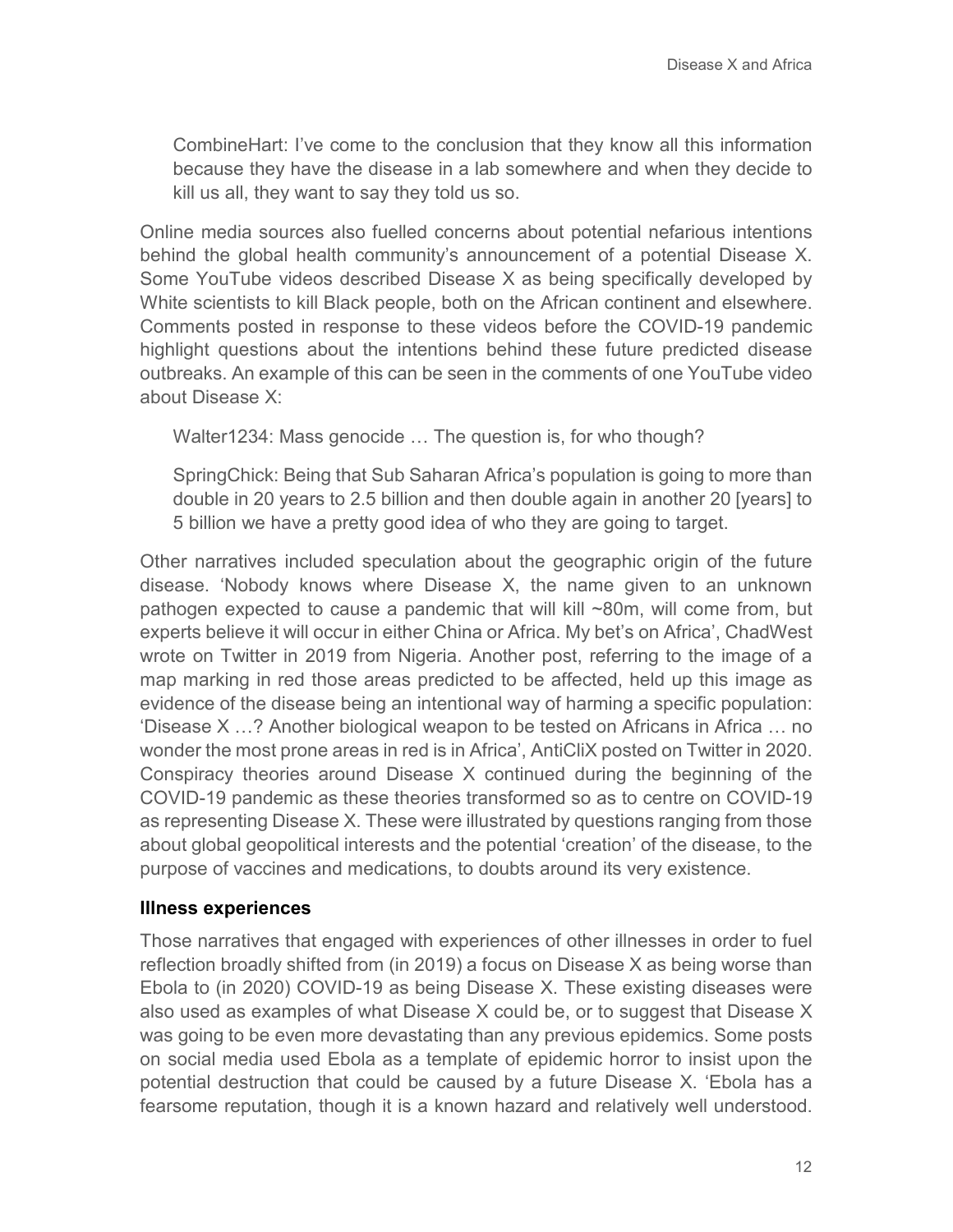But consider the threat from a previously unseen pathogen—a so-called "Disease X"—one that spreads easily enough to hitch a ride on an airplane to the other side of the world', the author of an African feminist blog wrote in 2019 from Kenya.

Before COVID-19 entered international news, many publications focused on Ebola as a warning of what was to come. The author of a 2019 online news article summarised it thus: 'The Ebola outbreak of 2014 to 2016 that devastated West Africa should have been a wakeup call to the global community [that Disease X is coming]'. Some publications questioned humanity's ability to control a potential Disease X based on previous epidemic control measures. One blogger in 2019, referring to the ongoing outbreak in north-eastern Democratic Republic of Congo, which was on the cusp of a sixteenth month of the Ebola epidemic, reflected: 'If we can't stop Ebola what hope do we have of stopping Disease X?'.

The mysterious 'bleeding eye disease' in Ethiopia, attributed by many social media users to Chinese natural gas drilling in the area, but whose existence public health officials denied, was referenced in many online narratives in 2020. 'Disease X hits Ethiopia. The gruesome sickness, "bleeding eye fever", has a higher mortality rate than the plague and has mystified medical professionals for the past couple of years', the author of an online news article wrote. Because this bleeding eye disease, seen by many to be just such a Disease X, was occurring at the same time as the world was becoming aware of COVID-19, the two were often compared or equated. For example, ChanX123 tweeted in 2020 from the United States, 'let's face it this is far worst then Coronavirus … but I think we rest easy. Because if you see blood in the eyes vs. someone coughing … whew good thing that is in Africa, maybe we should place a travel ban on Ethiopia'.

Simultaneously, and more markedly, publications during the first six months of the COVID-19 outbreak showed narratives about Disease X shifting from a potential future catastrophe to one that had already begun. A journalist writing for East African News in 2020 described how 'the WHO released a list of diseases that are a high risk to the public due to their potential to spark an epidemic and the limited treatment available to combat them. In that list was an ominous "Disease X", and a year later Covid-19 was the disease' (Okeyo 2020). A South African blogger wrote, 'Less than two years after the WHO blueprint was published, Disease X turned up. It began late last year in Wuhan, China, and the wider world became aware of it in January'. A 2020 Tweet that was widely shared on Twitter stated: 'Disease X may be upon us and the first cases in vulnerable nations like Nigeria have already been reported'. 'Is this the one we were warned about?' PWLCJ wrote on Twitter in response to a post about Disease X becoming COVID-19 in Africa.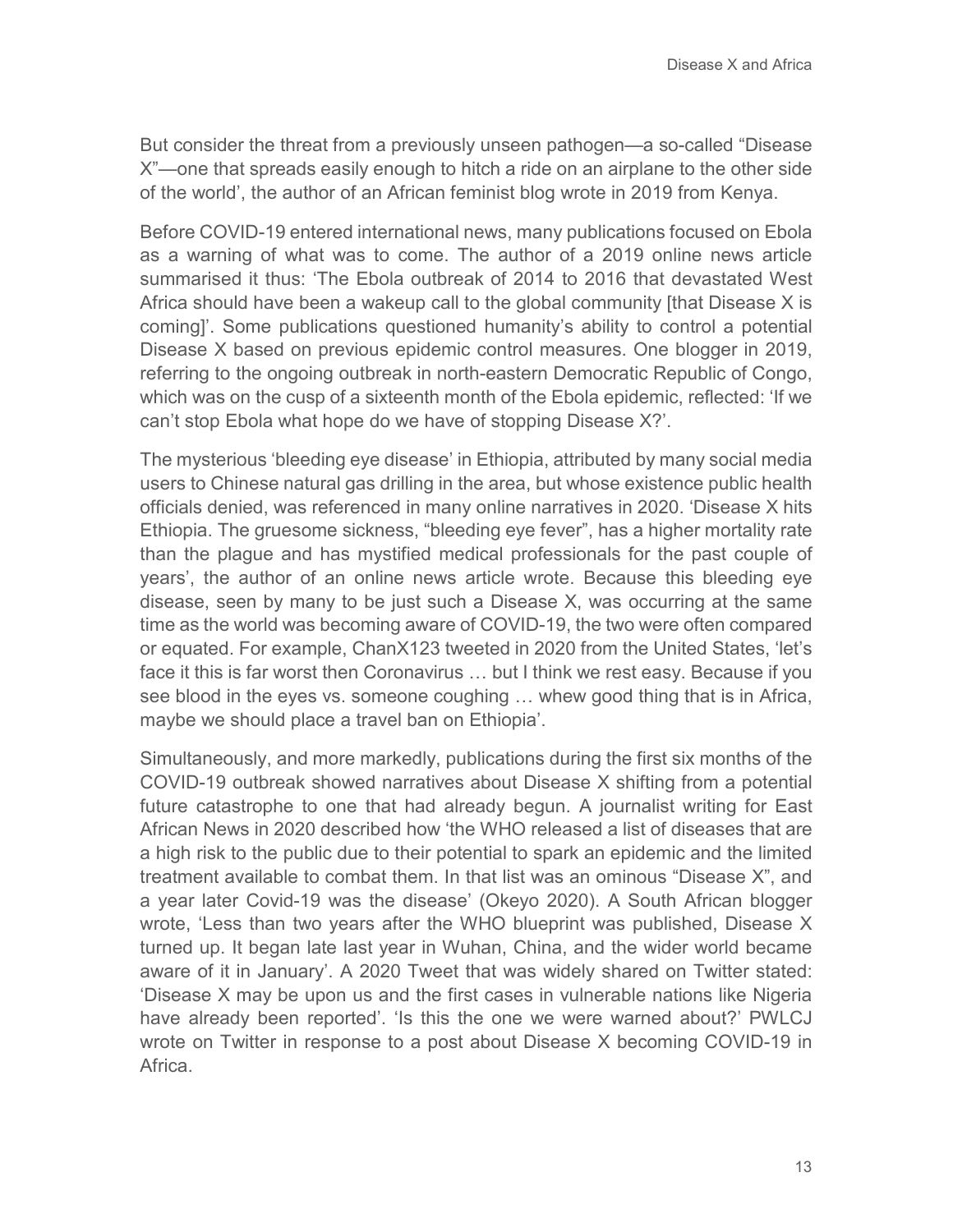Although fewer in number, other narratives challenged the idea of COVID-19 as being Disease X. 'COVID-19 is NOT "Disease X"' the writer of a Kenyan blog posted in 2020, noting: 'It is highly transmissible, but by infectious disease standards it is still mild. That's not to say it's not dangerous, but it does not alarm the public in the way a bioterrorist attack, or a highly transmissible Ebola-type virus would impact human behaviours'. Some sources claimed to have scientific knowledge about the specifics of Disease X that allowed them to distinguish it from the COVID-19 pandemic. A commenter on another blog post about COVID-19 argued: 'While I agree that this is NOT "Disease X" being prepared is not about how bad something will be, but about how bad other people THINK it will be'.

### **Prediction**

Narratives about the meaning of the act of prediction were similar for the two time periods of data but seemed to intensify in the latter period. Results taken from both time periods mobilised Bill Gates's 2015 TED Talk (Gates, 2015) and the WHO's act of adding Disease X to its 2018 Blueprint List of Priority Diseases as evidence that Disease X is (or will be) an intentionally created—rather than naturally occurring—phenomenon. 'Bill Gates continues to "WARN" about Disease X. Drumming up publicity for his inevitable "correct" prediction?' questioned TerrE on Twitter in 2020, writing from an unidentified location. Other international conspiracy theories and political relationships were sometimes evoked by these publications, such as by one blogger, who in a 2019 post posited: 'In 2017 Vladimir Putin accused Bill Gates of starting the Ebola epidemic in Africa. Now he is starting Disease X'. Other narratives praised Bill Gates for noticing what governments did not want to acknowledge, suggesting that his predictions may be helpful in controlling Disease X. The author of one 2020 blog post wrote that 'the prospect of a global pandemic was overlooked by governments, even after recent outbreaks of the Ebola virus', going on to claim that 'Bill Gates may be the African continent's best hope to avoid Disease X'.

While many narratives in 2020 focused on Disease X as being COVID-19, others used the existence of COVID-19 to support a prediction of an even worse future Disease X. 'What keeps me awake at night is what they have called Disease X a totally new pathogen—whose biology and epidemiology would be totally unknown—or perhaps unknowable … It is not a question of whether but of when', wrote Dr Richard Sezibera, a former secretary general of the East African Community. His April 2020 East African News article, titled 'After COVID-19 new viruses will strike, this is the time to prepare for attacks', was written when fewer than 10,000 cases had been confirmed in Africa (Sezibera 2020; World Health Organization 2020).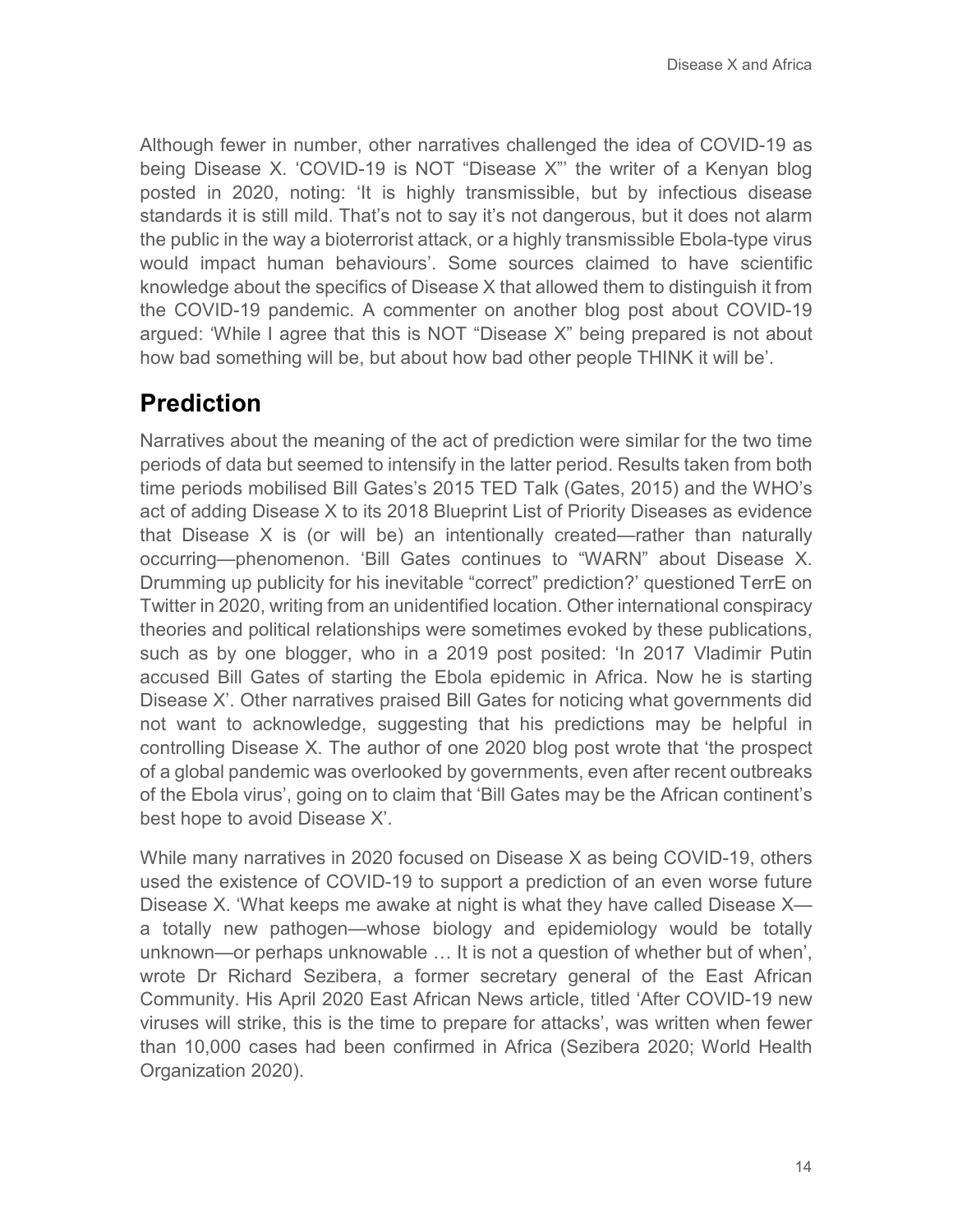Dr Sezibera's article went on to discuss the history of pandemics and the need to ensure preparation for 'Disease X', supported by a logic that new pathogens will continue to emerge despite the distraction of COVID-19. This was illustrated by an image titled 'one doesn't fight an epidemic during an epidemic', accompanied by the image of a cheering scientist flanked by an anthropomorphic bar of soap and bottle—presumably all celebrating the end of COVID-19—while a giant shadow monster labelled 'Disease X' looms behind him unnoticed.

One blogger from the UK in 2020 posed the following rhetorical question: 'When does a conspiracy theory become a conspiracy reality?', avowing that 'COVID-19 looks like a perfectly designed "Disease X"'. A few publications pointed toward the sources of these conspiracy theories, such as an online news article from 2020 that critiqued the 'fake news' site Infowars for its article about Bill Gates as being 'indirectly responsible for both Ebola and Zika outbreaks' and 'planning a global pandemic beginning in Africa known as "Disease X"' (Broderick 2020).

#### **Preparedness**

Before and during the COVID-19 pandemic, narratives analysed preparedness for Disease X, and the specific threat of Disease X to developing countries seen as 'unprepared', such as those in Africa. Pre-COVID-19 publications tended to focus on the distinction between 'poor' and 'rich' countries in relation to preparedness, and several articles mobilised the Global Health Security Index (GHSI) created by the Johns Hopkins Center for Health Security, which showed most of the African content as being 'least prepared' to face an epidemic (Cameron, Nuzzo, and Bell 2019). A 2020 news article from the UK summarised: 'poorer nations in Africa and Asia – where new disease outbreaks are most likely to occur – have health services that are often poorly funded and close to breaking point' (McKie 2020).

An online news article from the UK-based Daily Mail Online referred to the GHSI and described how 'Most of the EU 28, including Spain, Germany, Italy, Austria and Norway, were considered "more prepared", a tier below Britain and the US. Whereas the majority of Africa was deemed the "least prepared" of all the countries due to poor immunization' (Boyd 2019). Headlines of news articles or videos that emphasised a lack of preparedness for a big epidemic threat were often quite dramatic before the COVID-19 pandemic. These included one 2019 YouTube video titled 'NO ONE IS SAFE – Disease X', and a Forbes article describing a mystery disease that 'could kill more than 30 million people in less than a year' (Lee, 2017).

A news article published on a Nigerian news website at the beginning of the COVID-19 pandemic also drew from the GHSI to reflect upon Nigeria's preparedness, observing that: 'According to the 2019 GHS Index, Nigeria is not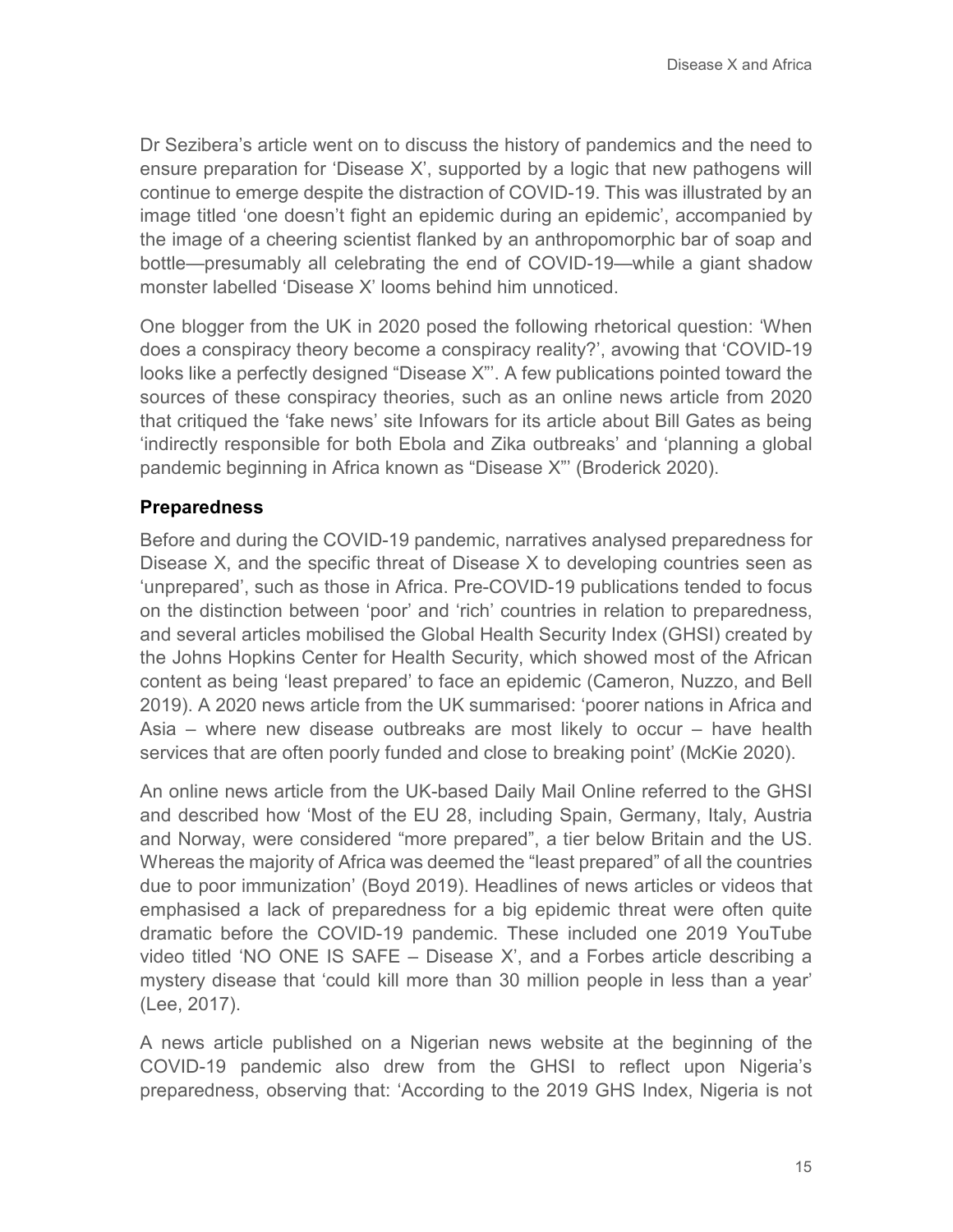prepared for the next global epidemic or/and pandemics' (Muanya 2019). Narratives in early 2020 focused less on preparation for a future catastrophe and more on the potential damage that could be caused to an 'unprepared' world by COVID-19 if it ended up being the feared 'Disease X'. 'Worst of all, Africa, a continent that has not yet registered any infected, could be extremely vulnerable if the disease reaches its shores', one commenter, whose location is unknown, wrote on a forum in April 2020, as infections spread.

Disease X was sometimes explicitly equated to COVID-19 in 2020. For example, one East African global health blogger wrote that: 'World health authorities have spent a lot of time and money-making plans for dealing with the next major outbreak, but it's never enough. Nobody thought Disease X would be a coronavirus'. A meme (of unknown origin) that was tweeted and retweeted thousands of times in 2020 shows the image of a boy pasted above the country of South Sudan in a map of Africa, his eyes wide in apparent horror. The text below this image reads: 'Coronavirus cases have been confirmed in Egypt and Disease X has been found in Ethiopia. S. Sudan's healthcare sector is the worst in the world<sup>'</sup>

Several posts used the concept of Disease X to launch a critique of government, related to COVID-19 and preparedness. 'Governments are spending more to rescue banks and oil companies than on saving lives', one Twitter user from the UK stated, adding: 'The problem isn't that prevention was impossible. It was very possible. But we didn't do it. Just wait 'til it's Disease X'. The overall message from these sources was that it was possible to have prepared for this known threat and that not enough was done to ensure countries could respond to a Disease X when it arrived. Also present was a narrative of African success, which praised learning from past epidemics and a perceived natural lifestyle. Nevertheless, this more positive reflection was intermingled with conspiracy theories.

#### **Response**

In the pre-pandemic period of investigation, narratives about response tended to focus on vaccines as being the 'most powerful tool against infectious diseases', characterising vaccines as 'the one weapon that can stop them dead in their tracks' (Hatchett 2019) and calling for the development of vaccines against Disease X even before the disease had been identified (The Economist 2019). Other prepandemic posts centred on medications used to treat or prevent a hypothetical Disease X—often demonstrating confusion about how a treatment or vaccine could be developed for a disease that does not yet exist—as well as frustration with the lack of transparency. One UK blogger wrote: 'Remdesivir, a broad-spectrum antiviral, was developed more than a decade ago to cure an unknown "Disease X" and is currently being trialled on patients in the NHS … it didn't work now it does?'.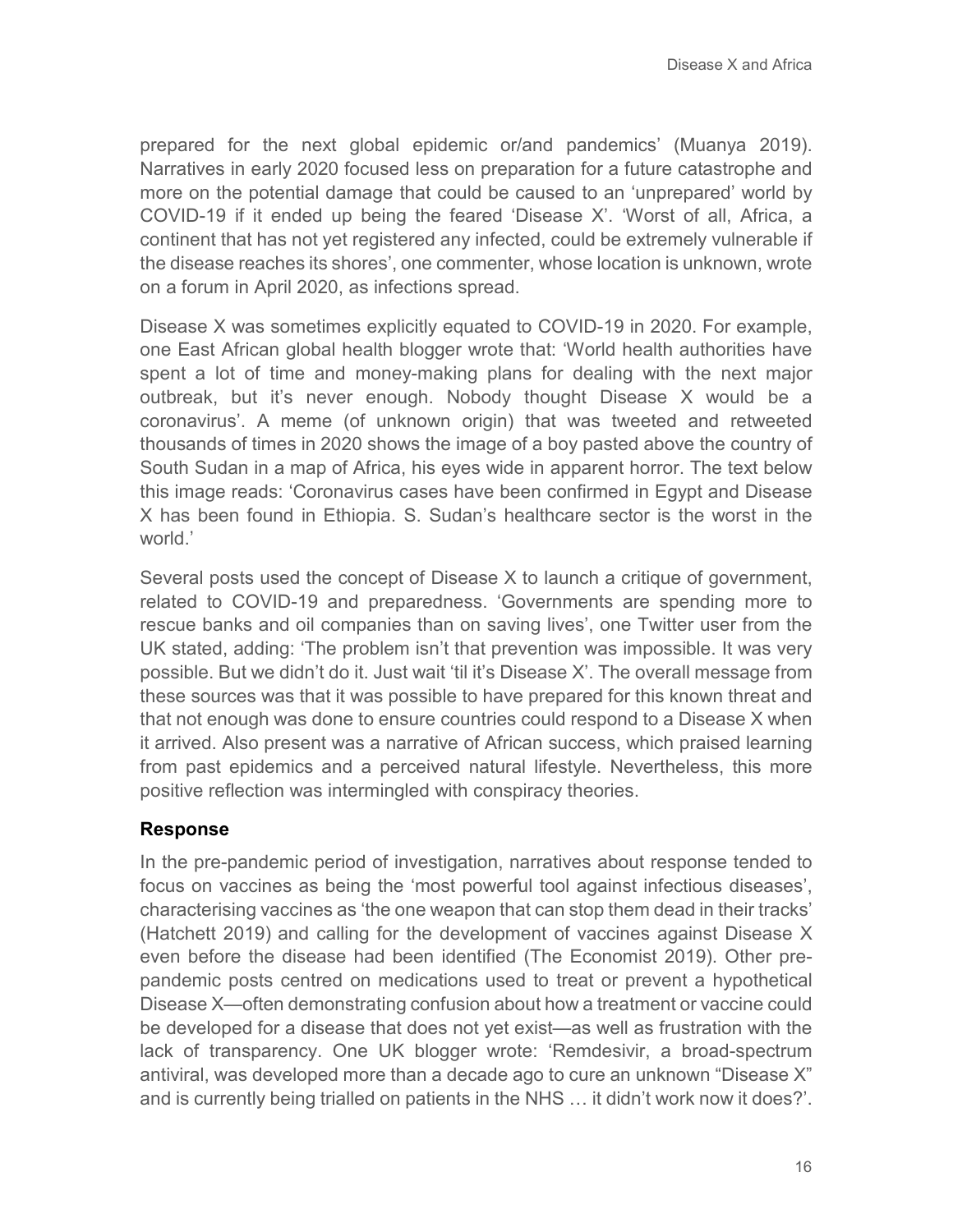Many publications, both before and during COVID-19, made reference to the Coalition for Epidemic Preparedness Innovations (CEPI), an institution that had committed to investing a large sum of money (cited variously as anywhere from \$390 to \$496 million) to develop 19 vaccines against 'priority pathogens', including Disease X. These articles tended to be written by people working in global health, such as Richard Hatchett, chief executive of CEPI, rather than by non-experts.

Some posts at the beginning of COVID-19 pandemic in 2020 were optimistic about the future, even as they equated the coronavirus with Disease X. As one US news article optimistically stated, 'This could be the "Disease X" health experts fear – but we should have a test vaccine in just 16 weeks'. Other narratives used vaccine development as evidence to show that COVID-19 was indeed Disease X, created intentionally to boost the profits of the pharmaceutical industry. AngelaD on Twitter, for example, re-tweeted a post stating, 'One year before the COVID-19 outbreak, Imperial College was working on a vaccine for "Disease X"'. This could be interpreted as a comment on global power structures and malign forces looking to gain commercially from induced suffering.

Before the COVID-19 pandemic, online discussion of the control measures used during the 1918–19 influenza pandemic, such as isolation, quarantine, good personal hygiene, use of disinfectants, and limitations on public gatherings were compared to those that would be needed for Disease X. During the COVID-19 pandemic, these narratives expanded to highlight the need for medical treatment and warning against a repeat of a potential neo-colonial global health response that was perceived to have happened during the West African Ebola epidemic.

#### **Pandemic imaginaries**

The pandemic imaginaries of fear and harbingers of Disease X were fed by fiction, films, and current events. While we found these imaginaries in the pre-COVID results, they became much more prominent during 2020. Current events during this time, such as the locust plague that threatened East Africa, were also woven into these concerns by some individuals. One blogger wrote: 'It looks like the plague of locusts in Africa could soon develop into the worst in modern history, and a massive plague of bats is severely terrorizing parts of Australia. On top of all that, African Swine Fever is wiping out millions upon millions of pigs around the globe. And now they want us to think about Disease X.'

Several posts made reference to the Netflix documentary *Pandemic: How to Prevent an Outbreak*, released in January 2020, or to the 2013 film *World War Z* (WWZ). Some bloggers and social media users explicitly described the link between these films and their own health knowledge. For example, JohnNat wrote on Twitter that 'CDC has known for 20 years where Disease X would come from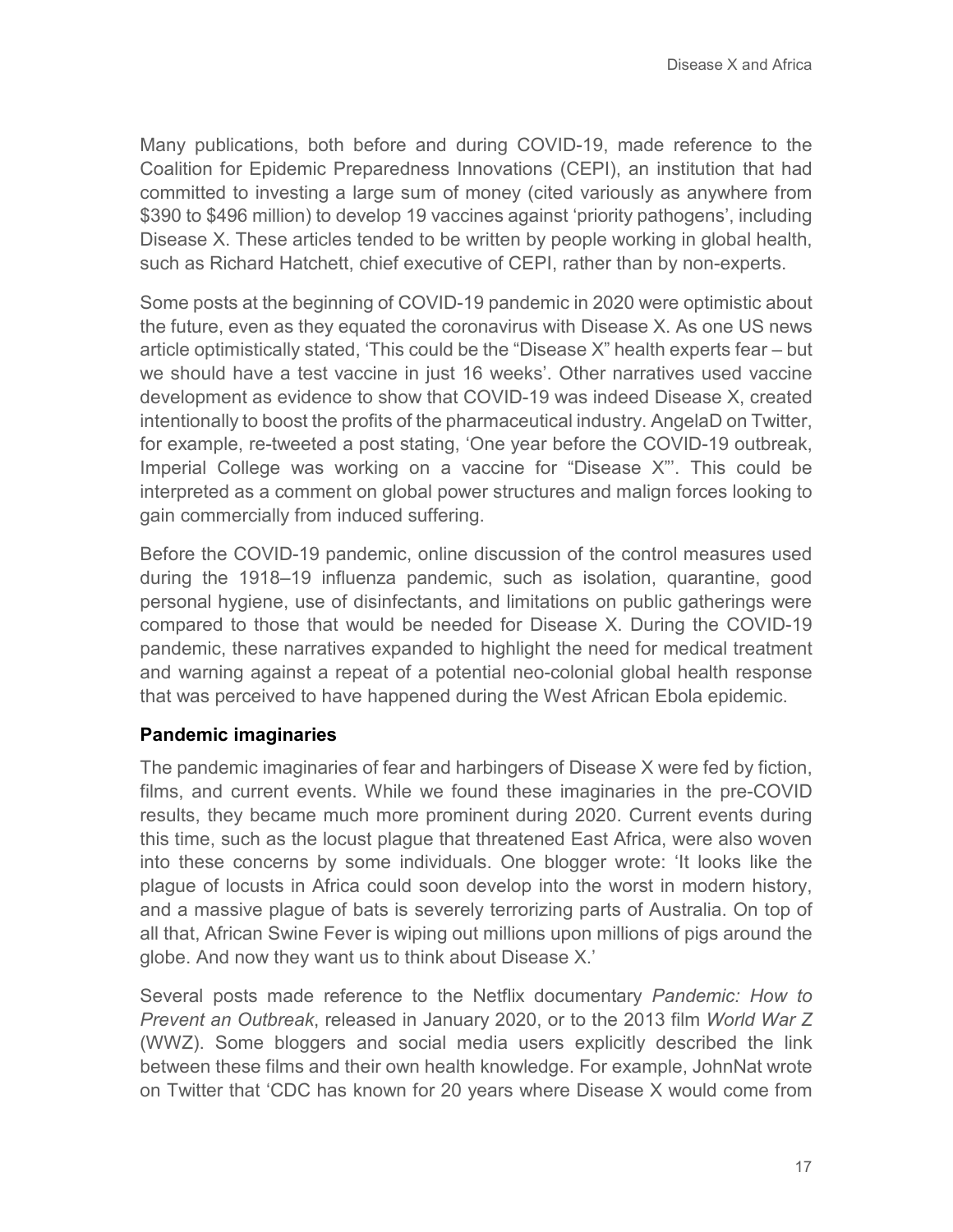… Movie WWZ simply translated white papers on disease transmission into entertainment'. During the COVID-19 pandemic, other individuals drew on these films to support their reflections about what the world could expect next.

The author of an online news article published on 3 March 2020, less than two weeks before the COVID-19 outbreak was declared a global pandemic, referenced re-watching *World War Z*: 'The words spoken by the protagonist at the end of the movie sent chills down my spine. He said, "It's not the end, it's just the beginning. We should be prepared for everything in future". In the perspective of the current increasing risk of the "pandemic" of coronavirus, these words penetrated the fears in my subconsciousness' (Chauhdry 2020). Other individuals expressed finding comfort in real life meeting fiction while the COVID-19 pandemic raged. The writer of a blog review about the book *Disease X* by N.J. Croft wrote, 'At a time when it seems the world has been turned on its head, it is sometimes fun to read a book that encapsulates a similar pandemic feel'.

### **Addressing uncertainty and catalysing preparation**

The findings of this research highlight several aspects of how a scientific concept can be interpreted and applied that are particularly relevant for risk communication and community engagement (RCCE) (World Health Organization 2020a). Challenges to communication and engagement by using the Disease X concept in preparedness highlight the crucial need to address trust, uncertainty, and transparency in such communication and engagement programmes. Disease X served as a metaphor for an infectious disease that was cloaked in opacity, uncertainty, and mistrust. Perceptions of risk grew independently from and alongside scientific evidence, catalysed by diverse health information sources. Without addressing these factors, scientific evidence can become overshadowed by social and political forces that shape broader interpretations and reactions. RCCE programmes that seek to mobilise against future epidemics should remain aware of how conceptions of risk are balanced with ideas about destruction and strength, especially when it comes to imaginaries of the Global South.

When the WHO added Disease X to its list of priority diseases its aim was to mobilise global health preparedness efforts to plan for and support the quick identification of and efficient response to an upcoming emerging infectious threat. However, the precision of the predictions that surrounded this metaphor seemed to fuel conspiracy theories and fears which mobilised ongoing narratives and imaginaries about Africans as being simultaneously victims and cause of future epidemic destruction.

The concept of Disease X and the need for preparedness were already set in international policy and vocabulary when COVID-19 was identified at the beginning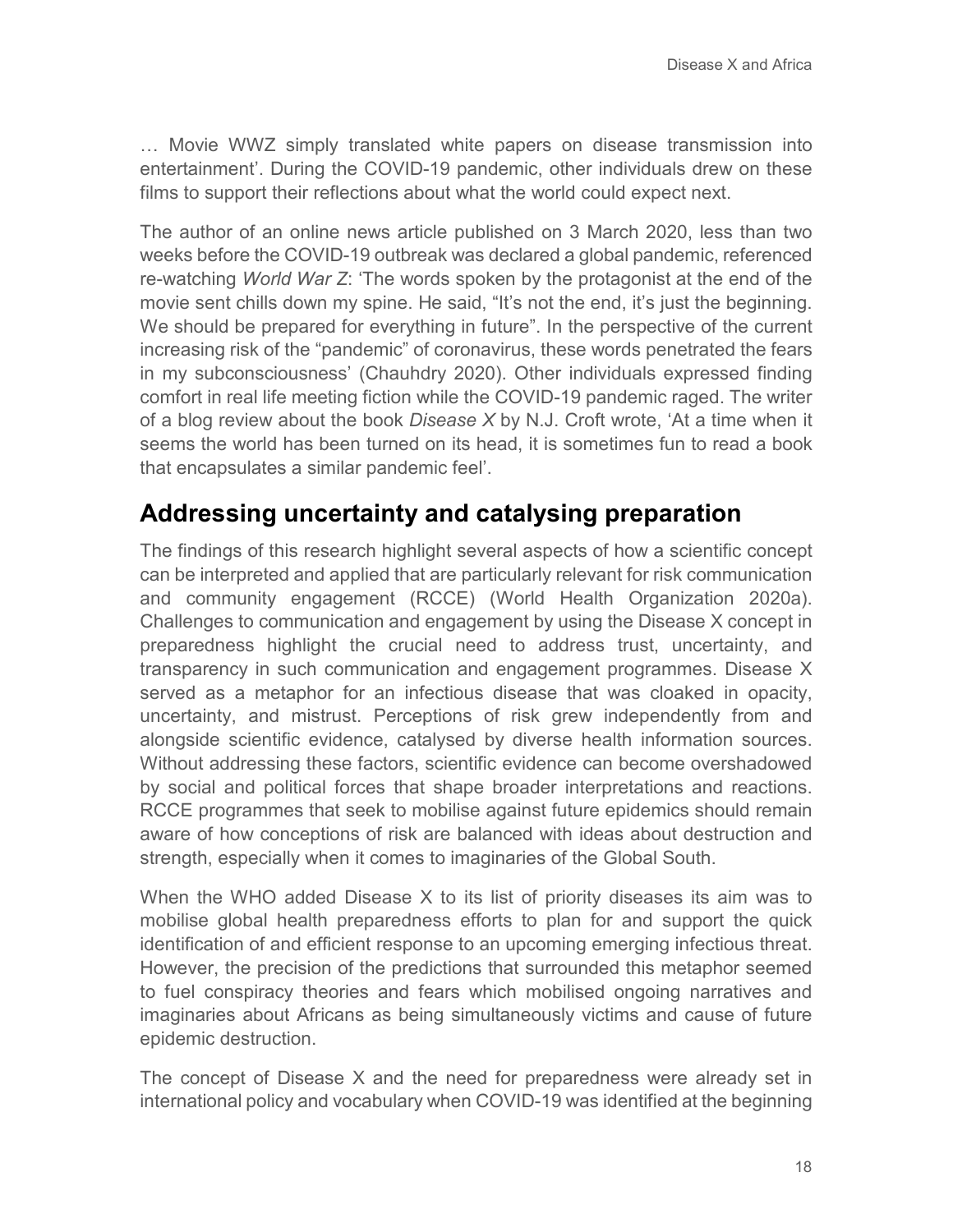of 2020. Imaginaries about Africa were dominated by disease, death, and medicotechnical global interventions—even if an African 'resilience' has also emerged. We seem to again be facing the 'dead end' earlier identified by Mbembe (2001): an oscillation between instrumentalist and reductionist perspectives. This juxtaposition between an Africa of ingenuity and one of despair does not fully consider the multifaceted forces and agency in the authorship of these stories.

#### **Predictions, conspiracy theories, and their effects**

The detail of the prediction of an upcoming pandemic made by Bill Gates in his 2015 TED talk was mobilised widely in online discourse that followed the WHO's creation of the concept of Disease X. The focus of the Gates Foundation, the WHO, and other global health actors on vaccine development helped fuel representations of a man-made disease that was an excuse to sell vaccines that further spread the disease and/or caused other negative effects such as population control. These representations echoed and built upon previous narratives, for example those that circulated in response to the West African Ebola epidemic or polio vaccination in Nigeria (Larson 2020).

The 'bleeding eye disease' in Ethiopia, which was identified by some online news sources but denied by global health sources, was the subject of much online discussion (Tasnim News Agency 2020). This disease was explicitly called Disease X and attributed by some news sources to the tick-borne Crimean-Congo haemorrhagic fever (Bateman 2020). However, on social media 'bleeding eye disease' was described as 'proof' of Disease X and linked to several potential causes, including Chinese-led mining that was taking place in Ethiopia. Although an analysis of the actual events that led to these representations are beyond the scope of this article, the authors were not able to verify the existence of the phenomenon through consultation of scientific articles or the reports of global health agencies.

Online engagement with the prediction of Disease X helped set the stage for COVID-19 that emerged less than two years later. Lakoff writes that, 'the invention of a concept, such as emerging, infectious disease is a significant event not just because it marks the discovery of what had hitherto been unknown, but because it helps bring a new kind of entity into being' (2017, 7). The strength and salience of online narratives that drew from imaginaries about weak health systems and contexts of African countries ripe for exploitation were intertwined with and supported by global health warnings. These imaginaries about an upcoming infectious threat highlighted uncertainty and a lack of social trust that was based on previous experiences.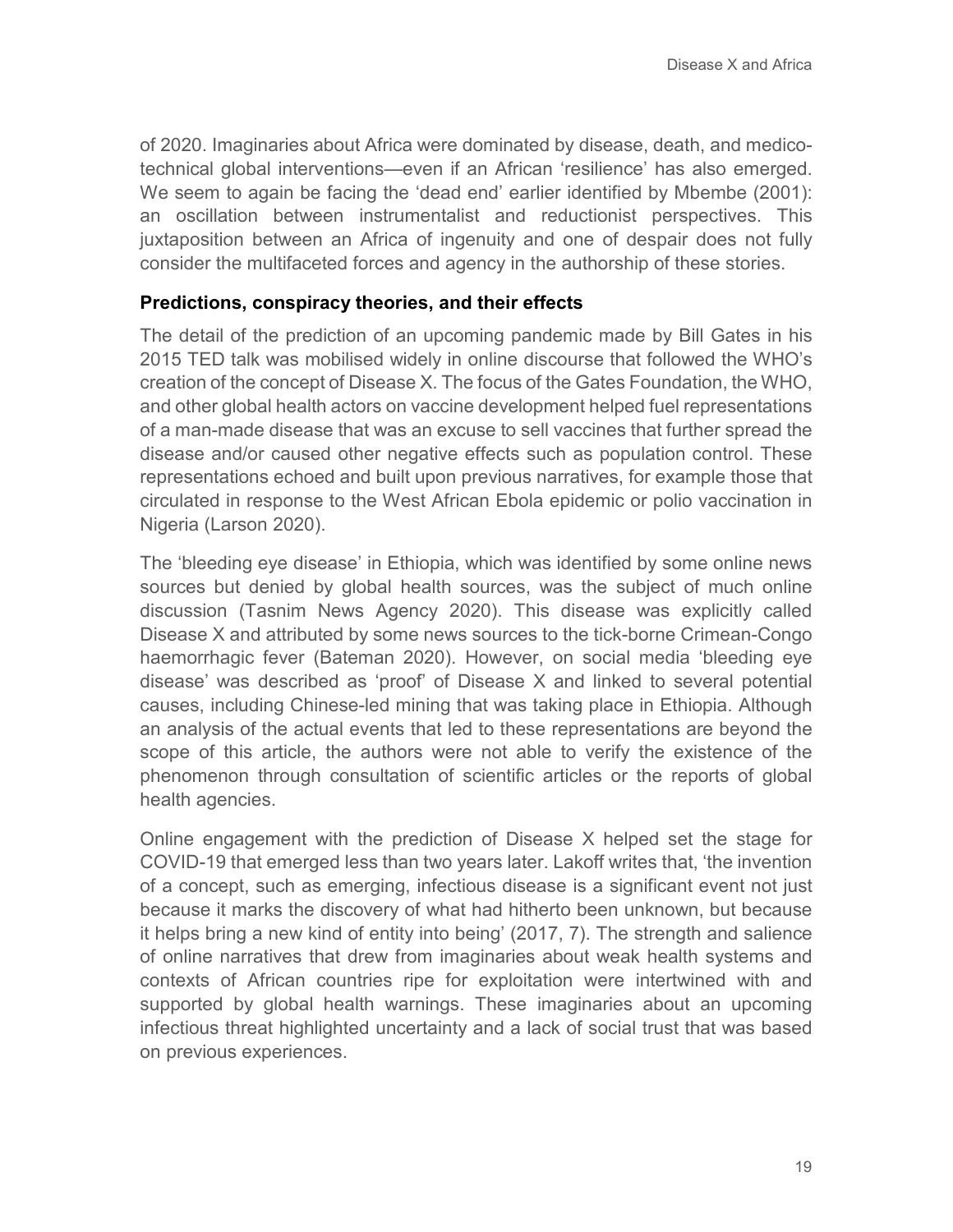As COVID-19 emerged and governments along with global health agencies and civilians struggled to respond to the new threat, past failures in epidemic control which had been highlighted to a greater degree than had previous successes were again at the forefront and fed into rumours and conspiracy theories about this pandemic. Recent research in Nigeria, for instance, shows that 'a fear of the unknown and a deluge of information in the digital space creates fertile ground for fake news. Nigerians may be particularly vulnerable not because they are uniquely gullible, but because of weak communications between the government and the governed, high reverence for miracle healing and a dilapidated health care system' (Hassan 2020).

#### **Disease, destruction, and 'the other'**

Predictions about an upcoming pandemic invoke 'a space of apocalyptic expectation, one that seem[s] to be infinitely expandable' (Caduff 2014, 2). Despite many African countries having been deemed among the least prepared by the GHSI report of October 2019, they proved to be some of the most resilient to COVID-19 in the first year of the pandemic. The findings of this research show an 'apocalyptic expectation' that continued to be fed by narratives about Africa as being under-prepared (Aitken et al. 2020), including in the latter dataset, which captured conversations taking place during the COVID-19 pandemic. Imaginaries created around the metaphor of Disease X and the potential consequences of the emerging pandemic also seemed to be shaped (and were shaped by) these narratives of Africa as a place at high risk of devastation, either through intentional actions or natural causes.

The results of this research point to a need to closely examine the political stakes of representation when it comes to future pandemics and the African continent. An exoticisation of cultural threats was often embedded within narratives of risk in our research, both before and during the COVID-19 pandemic. Questions about the impacts of geopolitical relationships, such as that symbolised by China's growing presence in Africa, or previous global health responses led by actors from Europe and North America were also highlighted in online imaginaries. Fears related to Disease X mobilised apprehension that centred on external threats, as well as about health risks that would reflect existing economic fractures.

In our research findings, we saw how individuals worked to create meaning from diverse representations of places, people, and ideas. Scientific sovereignty seemed to be challenged by the easy availability of anecdotal evidence and alternative perspectives, all within a framework marked by uncertainty, through scientific discourse (e.g., about Disease X or COVID-19) or empirical evidence (such as previous epidemic response activities or economic precarity). Disease X is one example of how these broader representations became embedded within a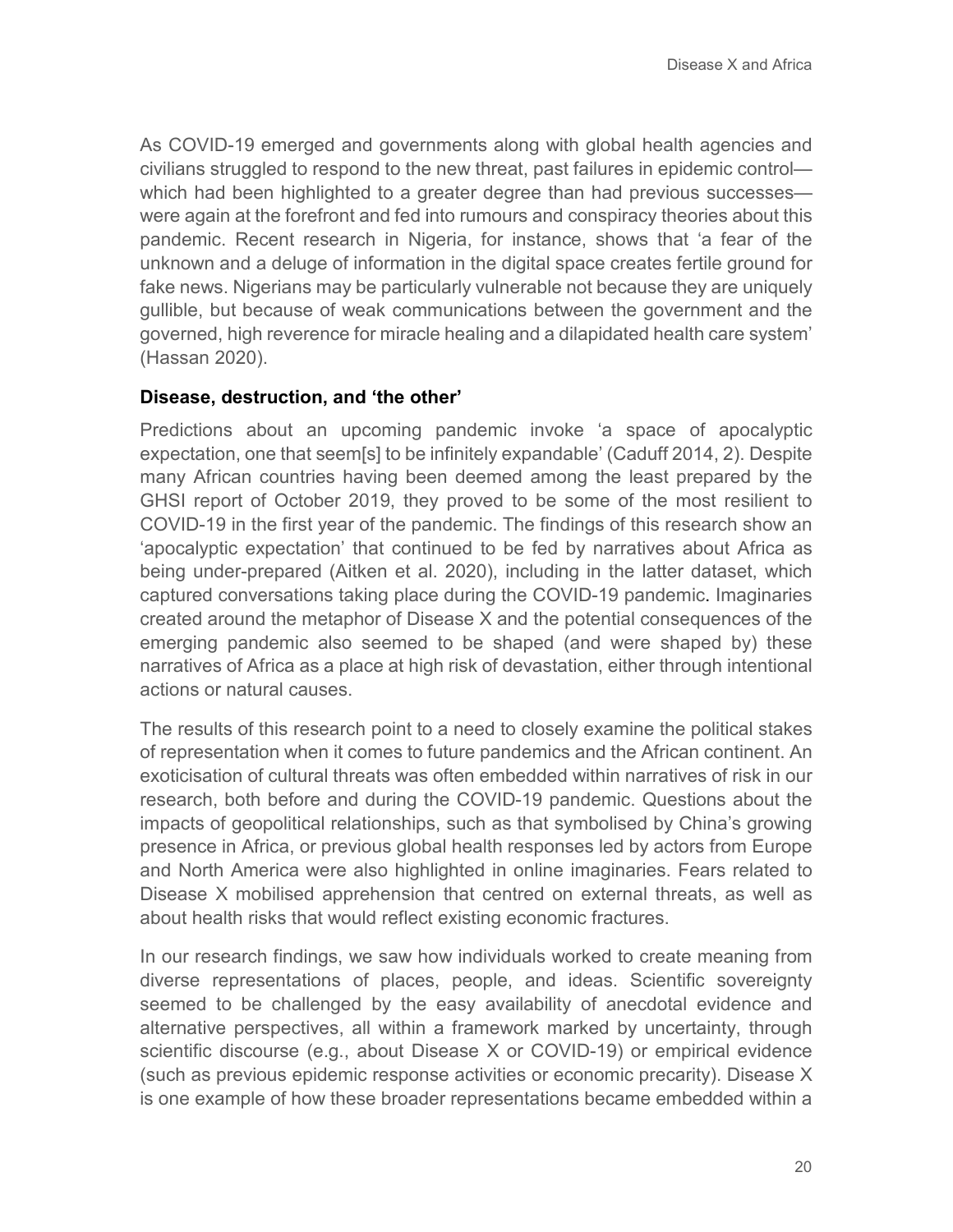single entity—one that did not, in fact, exist. While our analysis shows that Disease X was broadly considered as a disease with a very high case fatality rate that could potentially exterminate Africans, this is different from representations of COVID-19 in most of sub-Saharan Africa, where it is considered by many to be less dangerous than other health threats. Looking at the devastation wrought by COVID-19 outside the African continent has led to a perception of the disease as being more dangerous for non-Africans, contributing to a collective understanding that the true Disease X in Africa has not yet occurred.

Narratives describing similarities between China and Africa in relation to risk raise questions about the imaginaries surrounding these two places, both within and outside the African continent. As described in recent work about visual misinformation during COVID-19, images used to support arguments about the destruction threatened by 'the other' were often taken out of context (Brennen, Simon, and Nielsen 2020). These images often came from preparedness exercises, past epidemics, or fictional accounts. Like imaginaries about risk and blame of individuals thought to be the cause of negative epidemic outcomes, imaginaries about the potential weaknesses and dubious intentions of global health were also mobilised.

#### **Limitations of online ethnography**

The internet can be a place to identify the broad strokes of narrative streams. However, it is difficult to fully examine the contexts that shape these narratives. Our data collection methods did not allow us to collect personal detail about the people writing the posts or articles that we analysed. In addition, even though Meltwater includes a geolocation function, most of the posts were not able to be geolocated, which is an issue that affects all social media research. Previous studies demonstrate that approximately 0.85% of tweets are geotagged—meaning that the exact location of the author when the tweet was posted is recorded using longitudinal and latitudinal measurements (Sloan et al. 2013). This very low proportion is for two reasons: geo-tagging is turned off by default on most mobile devices and many people do not know how to activate it—or even that their mobile device is capable of geo-tagging their tweets. Second, there is increasing concern over privacy issues and leaving a digital trail (Kapadia et al. 2007; Coll, Glassey, and Balleys 2011). Other researchers have also acknowledged this limitation (Sloan et al. 2013; Sloan and Morgan 2015). People who engage in discussions online may be representative of certain parts of the social world, but we are aware that they do not represent everyone. We recognise that on the continent of Africa, especially in rural areas, many people do not have reliable internet access, and that those who do may share important socio-demographic characteristics and that this shapes discourse. In an online environment, individuals interact without making their social differences explicitly known. We do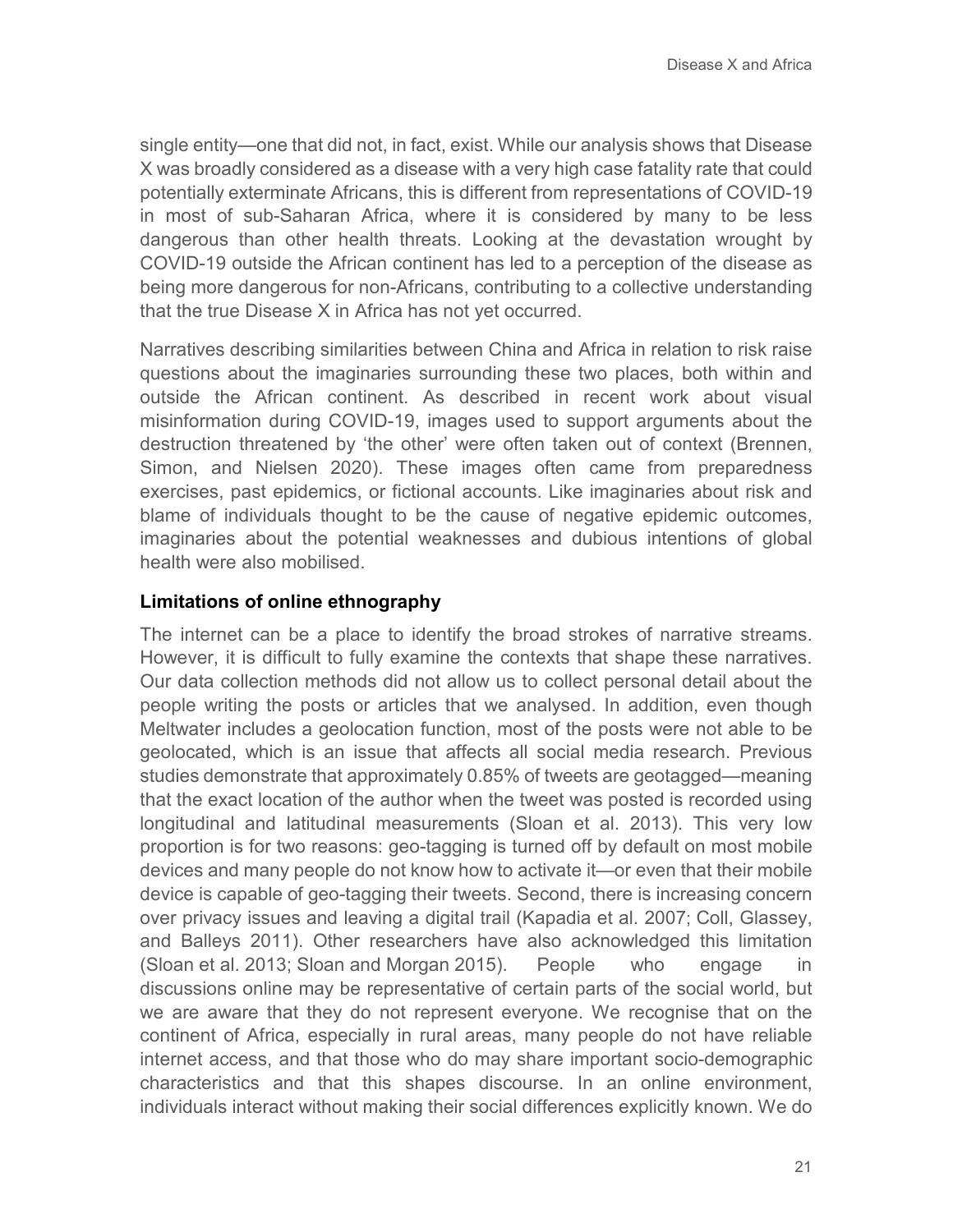not assume that the imaginaries described in this paper are representative of the public as a whole, but rather a part of the public of 'non-experts' in global health. Even if we do not know exactly what part of the public this is, the themes that emerged here are important for consideration. The study population is a selfselecting group of internet users with an interest in discussing and writing about Disease X and Africa, including those living in and those interested in the African continent.

We call for future, more targeted and in-depth research about some of the key narratives that emerged from this research. Despite this, the approach that brought the results presented here provides rich depth and analysis of some global and regional conversations at critical snapshot moments, both before and during the COVID-19 pandemic, and gives insight into how understandings and usage of Disease X as a term evolved during this period.

### **Conclusion**

The findings of this research provide concrete examples of how conceptions of risk and meanings are constructed and circulated online during times of uncertainty. These narratives were fed by different imaginaries, empirical evidence, and scientific concepts—such as the Disease X metaphor. Originally created by the WHO as a tool on which epidemic preparedness could centre, the prediction of Disease X also fuelled conspiracies about the intentional creation of a menace that could destroy certain populations and benefit others. Imaginaries of Africa as a place that was unprepared to face a dangerous pandemic and could be exploited for financial gain contributed to discourse about Disease X and its destruction.

The finding presented here should not be considered separately from considerations around questions of race, racialisation, and white supremacy. The narratives and representations circulating about Disease X and 'Africa' were constructed within specific political and social frameworks highlighting a hegemony of global health actors and the Global North. These narratives of risk and imaginaries of future epidemics presented in this article can provide insight as to how ideas are proposed to and by the 'non-expert' public. They demonstrate how people create meaning when faced with a scientific concept, a global health crisis, inequities of power and agency, and the idea that other crises are on the horizon. The results of this research can offer additional insights into COVID-19 vaccine anxiety and social resistance to the enforcement of pandemic response measures. As Lynteris writes, the pandemic imaginary is 'a reflective surface, but [also] a creative principle' (2020, 10).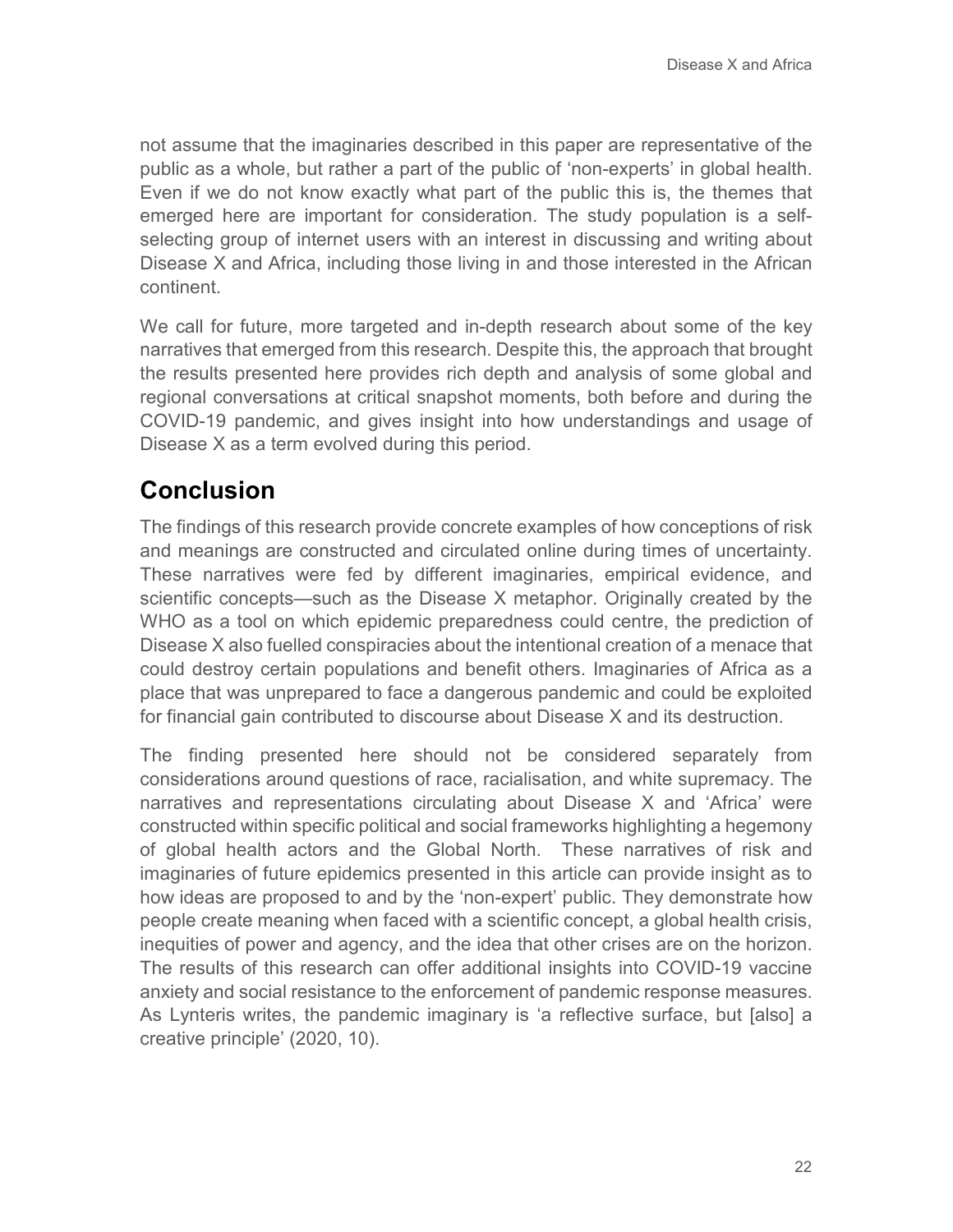# Acknowledgements

This research was wholly funded by the Wellcome Trust Collaborative Award (212536/Z/18/Z) 'Pandemic preparedness: local and global concepts and practices in tackling disease threats in Africa', a research group to which all four coauthors belong. We would like to express our gratitude to the members of this research team, and in particular Melissa Leach and Hayley MacGregor, for their comments on earlier versions of this paper. We also thank the anonymous reviewers and editors at *MAT* for their time and patience. Finally, we thank Nitin Jayaswal for the design and creation of Figure 2.

# About the authors

*Kelley Sams* is a medical anthropologist whose research focuses on health communication, arts in public health, infectious disease response, and data transparency. She is an affiliated researcher with the French Research Institute for Sustainable Development (IRD) in Marseille, France. Kelley is also an adjunct assistant professor with the University of Florida and contributing faculty at Walden University. She was previously a Peace Corps volunteer and Fulbright-Hays scholar in Niger. She has conducted research in several countries in sub-Saharan Africa, including Comoros, Democratic Republic of Congo, Ghana, Nigeria, and Zambia.

*Catherine Grant* is a social scientist whose work focuses on local people's understandings of infectious diseases in Africa. Her recent research includes anthropological and interdisciplinary research on disease preparedness, addressing how people currently understand and deal with health events and threats. She has worked at the Institute of Development Studies for over 10 years. Prior to this she conducted research for and held management roles in several international development organisations, managed an NHS research department, and monitored clinical trials. Catherine has worked in Sierra Leone, Ghana, Ethiopia, Kenya, Mexico, Zambia, Cote D'Ivoire, and South Africa.

*Alice Desclaux* is a senior researcher in medical anthropology at the French Research Institute for Sustainable Development (IRD), based at the Regional Center for Research and Training on HIV and Infectious Diseases (CRCF) at Fann, Dakar, Senegal. She has worked extensively on the social effects of infectious diseases and inequalities in the Global South, on pharmaceuticalization, ethical and social aspects of medicines, and on community Mobilization, preparedness and COVID-19 in West Africa. A book that she edited with Aissa Diarra and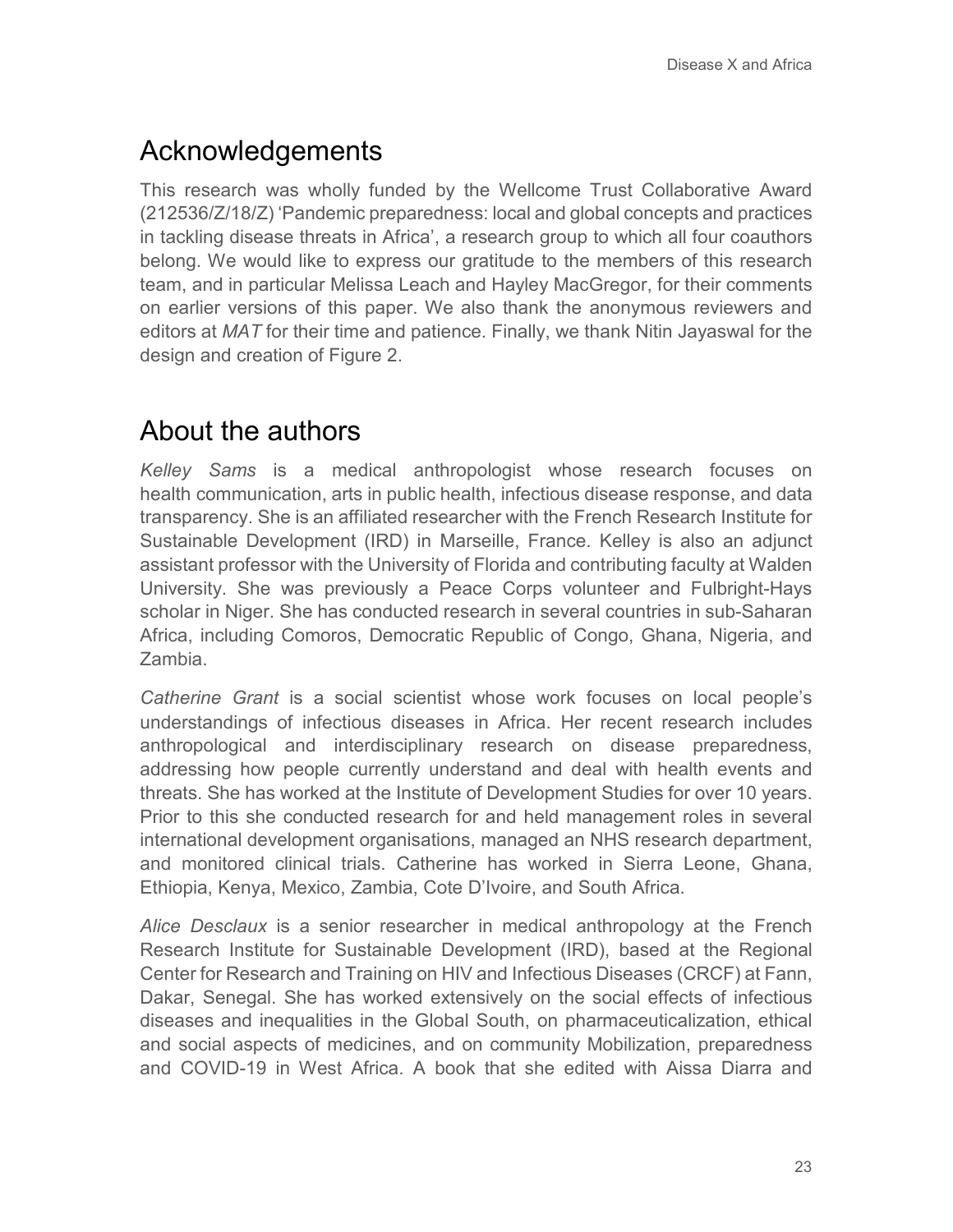Sandrine Musso, *Guérir en Afrique. Promesses et Transformations* [Healing in Africa: Promises and transformations], was published in 2021.

*Khoudia Sow* is a researcher in medical anthropology at the Regional Center for Research and Training on HIV and Infectious Diseases (CRCF) at Fann, Dakar, Senegal. She has worked in various research programmes at the regional and national level on epidemic response to HIV/AIDS, Ebola virus disease and COVID-19. She has also focused on community Mobilization, universal health coverage, injectable drug use, and social dynamics in Senegal.

### References

- Aitken, Tess, Ken Lee Chin, Danny Liew, and Richard Ofori-Asenso. 2020. 'Rethinking Pandemic Preparation: Global Health Security Index (GHSI) is Predictive of COVID-19 Burden, but in the Opposite Direction'. *Journal of Infection* 81 (2): 318– 56[. https://doi.org/10.1016/j.jinf.2020.05.001.](https://dx.doi.org/10.1016%2Fj.jinf.2020.05.001)
- Ali, Juweria, and Tom Gardner. 2020. 'The Mystery Sickness Bringing Death and Dismay to Eastern Ethiopia'. *Guardian*, February 20, 2020. [http://www.theguardian.com/global-development/2020/feb/20/the-mystery](http://www.theguardian.com/global-development/2020/feb/20/the-mystery-sickness-bringing-death-and-dismay-to-eastern-ethiopia)[sickness-bringing-death-and-dismay-to-eastern-ethiopia.](http://www.theguardian.com/global-development/2020/feb/20/the-mystery-sickness-bringing-death-and-dismay-to-eastern-ethiopia)
- Bateman, Sophie. 2020. '"Disease X" Feared to Have Hit Ethiopia as Dying Villagers "Bleed from Eyes"'. *Daily Star*, February 29, 2020. [https://www.dailystar.co.uk/news/world-news/disease-x-feared-hit-ethiopia-](https://www.dailystar.co.uk/news/world-news/disease-x-feared-hit-ethiopia-21601531)[21601531.](https://www.dailystar.co.uk/news/world-news/disease-x-feared-hit-ethiopia-21601531)
- Bogen, Katherine W., Christopher Millman, Franklin Huntington, and Lindsay M. Orchowski. 2018. 'A Qualitative Analysis of Disclosing Sexual Victimization by #NotOkay during the 2016 Presidential Election'. *Violence and Gender* 5 (3): 174– 81[. https://doi.org/10.1089/vio.2017.0053.](https://doi.org/10.1089/vio.2017.0053)
- Boyd, Connor. 2019. 'A Deadly Pandemic Could Sweep the World in Hours and Kill Millions Because NO Country is Fully Prepared, Report Claims'. *Mail Online*, October 25, 2019. [https://www.dailymail.co.uk/health/article-7612873/No-country-fully](https://www.dailymail.co.uk/health/article-7612873/No-country-fully-prepared-deadly-pandemic-report-finds.html)[prepared-deadly-pandemic-report-finds.html.](https://www.dailymail.co.uk/health/article-7612873/No-country-fully-prepared-deadly-pandemic-report-finds.html)
- Brennen, J. Scott, Felix M. Simon, and Rasmus Kleis Nielsen. 2020. 'Beyond (Mis) Representation: Visuals in COVID-19 Misinformation'. *The International Journal of Press/Politics* 26 (1): 277–99. [https://doi.org/10.1177/1940161220964780.](https://doi.org/10.1177/1940161220964780)
- Broderick, Ryan. 2020. 'Bill Gates Conspiracy Theories Have Circulated for Years. It Took the Coronavirus Pandemic to Turn Him into a Fake Villain'. *Buzzfeed News*, May 22, 2020. [https://www.buzzfeednews.com/article/ryanhatesthis/coronavirus-bill](https://www.buzzfeednews.com/article/ryanhatesthis/coronavirus-bill-gates-conspiracy-theories)[gates-conspiracy-theories.](https://www.buzzfeednews.com/article/ryanhatesthis/coronavirus-bill-gates-conspiracy-theories)
- Caduff, Carlo. 2014. 'Pandemic Prophecy, or How to Have Faith in Reason'. *Current Anthropology* 55 (3): 296–315. [https://doi.org/10.1086/676124.](https://doi.org/10.1086/676124)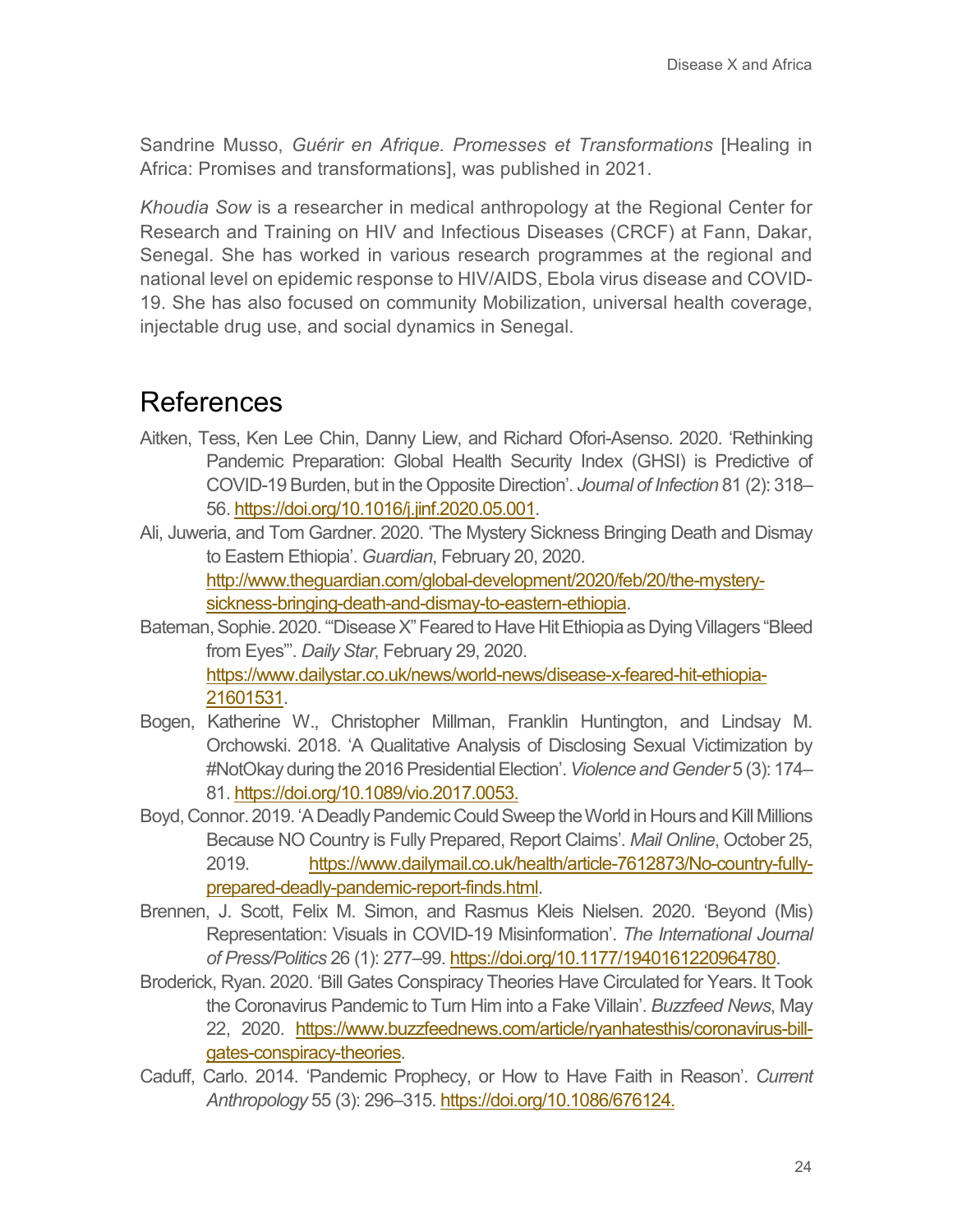- Caduff, Carlo. 2015. *The Pandemic Perhaps: Dramatic Events in a Public Culture of Danger*. Oakland, CA: University of California Press.
- Cameron, Elizabeth E., Jennifer B. Nuzzo, and Jessica A. Bell. 2019. *Global Health Security Index: Building Collective Action and Accountability*. Baltimore, MD: Johns Hopkins Bloomberg School of Public Health.
- Chauhdry, Nabila. 2020. 'Disease X: a pandemic?'. *Daily Times*, March 3, 2020. [https://dailytimes.com.pk/568714/disease-x-a-pandemic/.](https://dailytimes.com.pk/568714/disease-x-a-pandemic/)
- Coll, Sami, Olivier Glassey, and Claire Balleys. 2011. 'Building Social Networks Ethics Beyond "Privacy": A Sociological Perspective'. *International Review of Information Ethics* 16: 47–53[. https://informationethics.ca/index.php/irie/article/view/202/200.](https://informationethics.ca/index.php/irie/article/view/202/200)
- Escobar, Arturo. 2011. *Encountering Development: The Making and Unmaking of the Third World*. Princeton, NJ: Princeton University Press.
- Essoungou, André-Michel. 2010. 'A Social Media Boom Begins in Africa'. *Africa Renewal*, December 15, 2010. [https://www.un.org/africarenewal/magazine/december-](https://www.un.org/africarenewal/magazine/december-2010/social-media-boom-begins-africa)[2010/social-media-boom-begins-africa.](https://www.un.org/africarenewal/magazine/december-2010/social-media-boom-begins-africa)
- Farmer, Paul. 1990. 'Sending Sickness: Sorcery, Politics, and Changing Concepts of AIDS in Rural Haiti'. *Medical Anthropology Quarterly* 4 (1): 6–27. [http://www.jstor.org/stable/648520.](http://www.jstor.org/stable/648520)
- Gamlin, Jennie, Jean Segata, Lina Berrio, Sahra Gibbon, and Francisco Ortega. 2021. 'Centring a Critical Medical Anthropology of COVID-19 in Global Health Discourse'. *BMJ Global Health*, 6 (6): 1–5. [http://dx.doi.org/10.1136/bmjgh-2021-](http://dx.doi.org/10.1136/bmjgh-2021-006132) [006132.](http://dx.doi.org/10.1136/bmjgh-2021-006132)
- Gates, Bill. 2015. 'The Next Outbreak? We're Not Ready'. Filmed March 2015 in Vancouver, BC. TED video, 8:24.

[https://www.ted.com/talks/bill\\_gates\\_the\\_next\\_outbreak\\_we\\_re\\_not\\_ready.](https://www.ted.com/talks/bill_gates_the_next_outbreak_we_re_not_ready)

- Gorvett, Zaria. 2018. 'The Mystery Viruses Far Worse Than Flu'. *BBC Future*, November 14, 2018. [https://www.bbc.com/future/article/20181101-the-mystery-viruses-far](https://www.bbc.com/future/article/20181101-the-mystery-viruses-far-worse-than-flu)[worse-than-flu.](https://www.bbc.com/future/article/20181101-the-mystery-viruses-far-worse-than-flu)
- Hagberg, Sten, and Gabriella Körling. 2014. 'Inaccessible Fields: Doing Anthropology in the Malian Political Turmoil'. *Anthropologie & développement* 40–41: 143–59. [https://doi.org/10.4000/anthropodev.308.](https://doi.org/10.4000/anthropodev.308)
- Hassan, Idayat. 2020. 'The Other COVID-19 Pandemic: Fake News'. *African Arguments* (blog). March 26, 2020. [https://africanarguments.org/2020/03/the-other-COVID-](https://africanarguments.org/2020/03/the-other-COVID-19-pandemic-fake-news/)[19-pandemic-fake-news/.](https://africanarguments.org/2020/03/the-other-COVID-19-pandemic-fake-news/)
- Hatchett, Richard. 2019. 'Vaccines "most powerful tool against infectious diseases"'. *Financial Times*, August 26, 2019. [https://www.ft.com/content/34e7bc30-935a-](https://www.ft.com/content/34e7bc30-935a-11e9-8ff4-699df1c62544)[11e9-8ff4-699df1c62544.](https://www.ft.com/content/34e7bc30-935a-11e9-8ff4-699df1c62544)
- Hine, Christine. 2015. *Ethnography for the Internet: Embedded, Embodied and Everyday*. London: Routledge.
- Johns Hopkins Coronavirus Resource Center. 2021. 'COVID-19 Data in Motion'. [https://coronavirus.jhu.edu/.](https://coronavirus.jhu.edu/)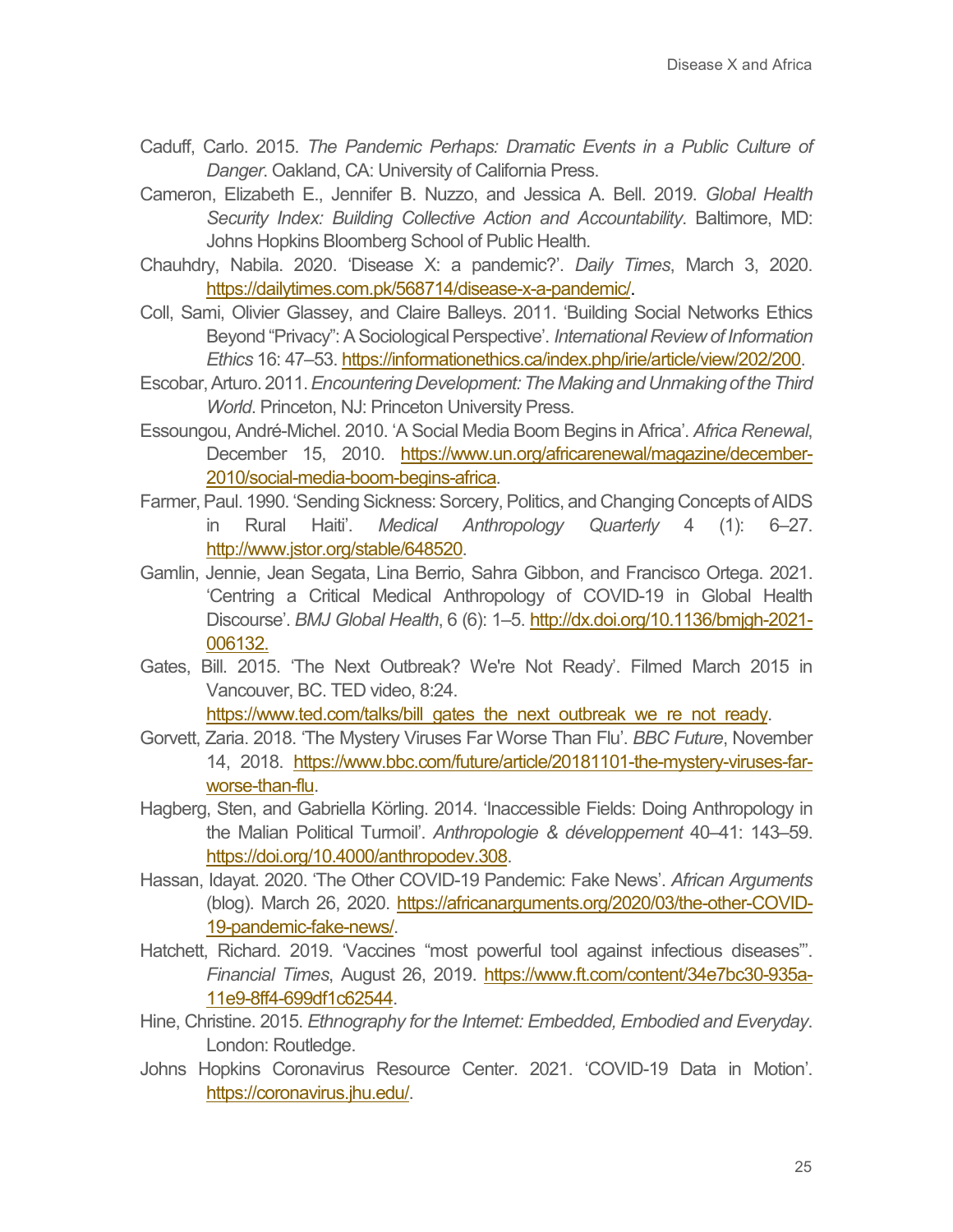- Kapadia, Apu, Tristan Henderson, Jeffrey J. Fielding, and David Kotz. 2007. 'Virtual Walls: Protecting Digital Privacy in Pervasive Environments'. In *International Conference on Pervasive Computing*, edited by Anthony LaMarca, Marc Langheinrich and Khai N. Truong, 162–79. Springer, Berlin and Heidelberg. [https://link.springer.com/chapter/10.1007/978-3-540-72037-9\\_10.](https://link.springer.com/chapter/10.1007/978-3-540-72037-9_10)
- Keck, Frédéric. 2015. 'Ebola, entre science et fiction'. *Anthropologie & Santé. Revue internationale francophone d'anthropologie de la santé* 11. [https://doi.org/10.4000/anthropologiesante.1870.](https://doi.org/10.4000/anthropologiesante.1870)
- Keck, Frédéric, and Guillaume Lachenal. 2019. 'Simulations of Epidemics: Techniques of Global Health and Neo-Liberal Government'. In *The Anthropology of Epidemics*, edited by Ann H. Kelly, Frédéric Keck, and Christos Lynteris, 25–42. London: Routledge.
- Kozinets, Robert V., Daiane Scaraboto, and Marie-Agnès Parmentier. 2018. 'Evolving Netnography: How Brand Auto-Netnography, a Netnographic Sensibility, and More-than-Human Netnography Can Transform Your Research'. *Journal of Marketing Management* 34 (3–4): 231–42.

[https://doi.org/10.1080/0267257X.2018.1446488.](https://doi.org/10.1080/0267257X.2018.1446488)

- Lakoff, Andrew. 2017. *Unprepared: Global Health in a Time of Emergency*. Berkeley, CA: University of California Press.
- Larson, Heidi J. 2020. *Stuck: How Vaccine Rumors Start–And Why They Don't Go Away*. New York City, NY: Oxford University Press.
- Lasco, Gideon, and Heidi J. Larson. 2019. 'Medical Populism and Immunisation Programmes: Illustrative Examples and Consequences for Public Health'. *Global Public Health* 15 (3): 334–44. [https://doi.org/10.1080/17441692.2019.1680724.](https://doi.org/10.1080/17441692.2019.1680724)
- Lasco, Gideon, and Nicole Curato. 2019. 'Medical Populism'. *Social Science & Medicine* 221: 1–8. [https://doi.org/10.1016/j.socscimed.2018.12.006.](https://doi.org/10.1016/j.socscimed.2018.12.006)
- Leach, Melissa, Hayley MacGregor, Ian Scoones, and Annie Wilkinson. 2021. 'Post-Pandemic Transformations: How and Why COVID-19 Requires Us to Rethink Development'. *World Development* 138: 105233. [https://doi.org/10.1016/j.worlddev.2020.105233.](https://doi.org/10.1016/j.worlddev.2020.105233)
- Lee, Bruce. 2017. 'Bill Gates Warns Of Epidemic That Could Kill Over 30 Million People'. *Forbes*, February 19, 2017. [https://www.forbes.com/sites/brucelee/2017/02/19/bill-gates-warns-of-epidemic](https://www.forbes.com/sites/brucelee/2017/02/19/bill-gates-warns-of-epidemic-that-will-kill-over-30-million-people/?sh=1e66035c282f)[that-will-kill-over-30-million-people/?sh=1e66035c282f.](https://www.forbes.com/sites/brucelee/2017/02/19/bill-gates-warns-of-epidemic-that-will-kill-over-30-million-people/?sh=1e66035c282f)
- Lynteris, Christos. 2016. 'Untimely Ends and the Pandemic Imaginary'. *Somatosphere* (blog)*,* July 8, 2016. [http://somatosphere.net/2016/untimely-ends-and-the](http://somatosphere.net/2016/untimely-ends-and-the-pandemic-imaginary.html/)[pandemic-imaginary.html/.](http://somatosphere.net/2016/untimely-ends-and-the-pandemic-imaginary.html/)
- Lynteris, Christos. 2020. *Human Extinction and the Pandemic Imaginary*. New York City, NY: Routledge.
- Markham, Annette N., and Nancy K. Baym (eds.). 2008. *Internet Inquiry: Conversations About Method*. New York City, NY: Sage Publications.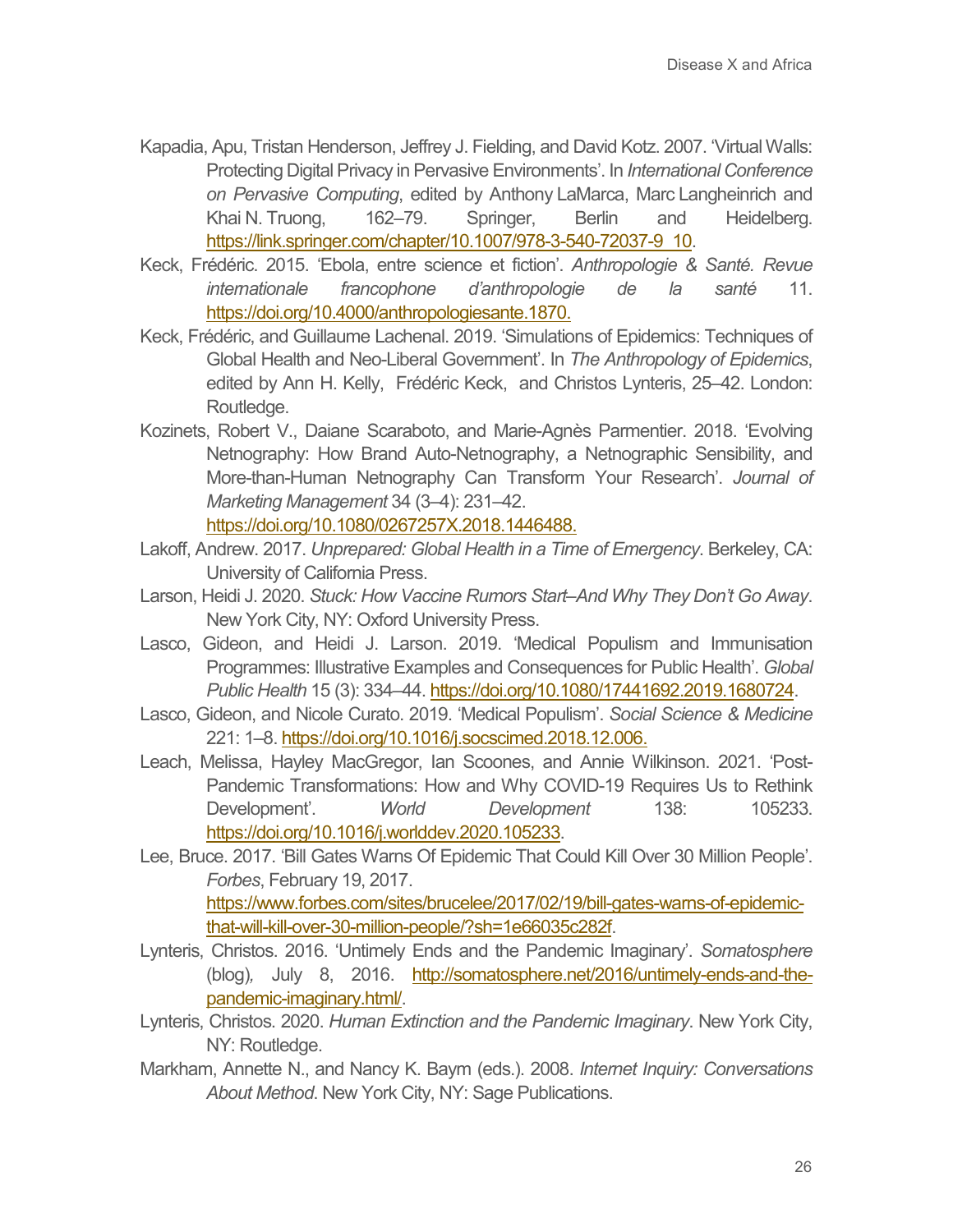MacGregor, Hayley, Melissa Leach, Grace Akello, Lawrence Sao Babawo, Moses Baluku, Alice Desclaux, Catherine Grant et al. 2022. 'Negotiating Intersecting Precarities: COVID-19, Pandemic Preparedness and Response in Africa', *Medical Anthropology* [https://doi.org/10.1080/01459740.2021.2015591.](https://doi.org/10.1080/01459740.2021.2015591)

Mbembe, Achille. 2001. *On the Postcolony*. Berkeley, CA: University of California Press.

- McKie, Robin. 2020. 'Coronavirus: The Huge Unknowns'. *The Guardian*, February 16, 2020*.* [https://www.theguardian.com/world/2020/feb/15/coronavirus-the-huge](https://www.theguardian.com/world/2020/feb/15/coronavirus-the-huge-unknows-by-robin-mckie)[unknows-by-robin-mckie.](https://www.theguardian.com/world/2020/feb/15/coronavirus-the-huge-unknows-by-robin-mckie)
- Muanya, Chukwuma. 2019. 'No Country is Fully Equipped to Deal with Epidemics, Pandemics'. *The Guardian Nigeria*, October 29, 2019. [https://guardian.ng/features/no-country-is-fully-equipped-to-deal-with-epidemics](https://guardian.ng/features/no-country-is-fully-equipped-to-deal-with-epidemics-pandemics/)[pandemics/.](https://guardian.ng/features/no-country-is-fully-equipped-to-deal-with-epidemics-pandemics/)
- Mudimbe, Valentin Y. 1988. 'Philosophy, and the Order of Knowledge'*,* in *The Invention of Africa: Gnosis, Philosophy, and the Order of Knowledge*. Bloomington, IN: Indiana University Press.
- Munn, Zachary, Micah D. J. Peters, Cindy Stern, Catalin Tufanaru, Alexa McArthur, and Edoardo Aromataris. 2018. 'Systematic Review or Scoping Review? Guidance for Authors When Choosing Between a Systematic or Scoping Review Approach'. *BMC Medical Research Methodology* 18 (1): 1–7[. https://doi.org/10.1186/s12874-](https://doi.org/10.1186/s12874-018-0611-x) [018-0611-x.](https://doi.org/10.1186/s12874-018-0611-x)
- Okeyo, Verah. 2020. 'The Scientists Working to Prevent Pandemics'. *Nation* (Kenya Edition), July 7, 2020*.* [https://nation.africa/kenya/healthy-nation/the-virus-hunters-](https://nation.africa/kenya/healthy-nation/the-virus-hunters-1446094)[1446094](https://nation.africa/kenya/healthy-nation/the-virus-hunters-1446094)*.*
- Probyn, Justin. 2016. 'Study Sheds Light on How Africans Use Twitter'. *How We Made It*  In Africa (blog). April 29, 2016. [https://www.howwemadeitinafrica.com/study](https://www.howwemadeitinafrica.com/study-sheds-light-africans-use-twitter/54249/)[sheds-light-africans-use-twitter/54249/.](https://www.howwemadeitinafrica.com/study-sheds-light-africans-use-twitter/54249/)
- Sandman, Peter M. 1987. 'Risk Communication: Facing Public Outrage'. *Environmental Protection Agency Journal* 13 (9): 21–22. [https://www.epaalumni.org/userdata/pdf/1987-11-93000EWS.PDF.](https://www.epaalumni.org/userdata/pdf/1987-11-93000EWS.PDF)
- Sezibera, Richard. 2020. 'After Covid-19 New Viruses Will Strike, This is the Time to Prepare for Attacks'. *The East African*, April 25, 2020. [https://www.theeastafrican.co.ke/tea/oped/comment/after-covid-19-new-viruses](https://www.theeastafrican.co.ke/tea/oped/comment/after-covid-19-new-viruses-will-strike-this-is-the-time-to-prepare-for-attacks-1440458)[will-strike-this-is-the-time-to-prepare-for-attacks-1440458.](https://www.theeastafrican.co.ke/tea/oped/comment/after-covid-19-new-viruses-will-strike-this-is-the-time-to-prepare-for-attacks-1440458)
- Sloan, Luke, and Jeffrey Morgan. 2015. 'Who Tweets with Their Location? Understanding the Relationship between Demographic Characteristics and the Use of Geoservices and Geotagging on Twitter'. *PloS ONE* 10 (11): e0142209. [https://doi.org/10.1371/journal.pone.0142209.](https://doi.org/10.1371/journal.pone.0142209)
- Sloan, Luke, Jeffrey Morgan, William Housley, Matthew Williams, Adam Edwards, Pete Burnap, and Omer Rana. 2013. 'Knowing the Tweeters: Deriving Sociologically Relevant Demographics from Twitter'. *Sociological Research Online* 18 (3): 74– 84. [https://doi.org/10.5153/sro.3001.](https://doi.org/10.5153%2Fsro.3001)